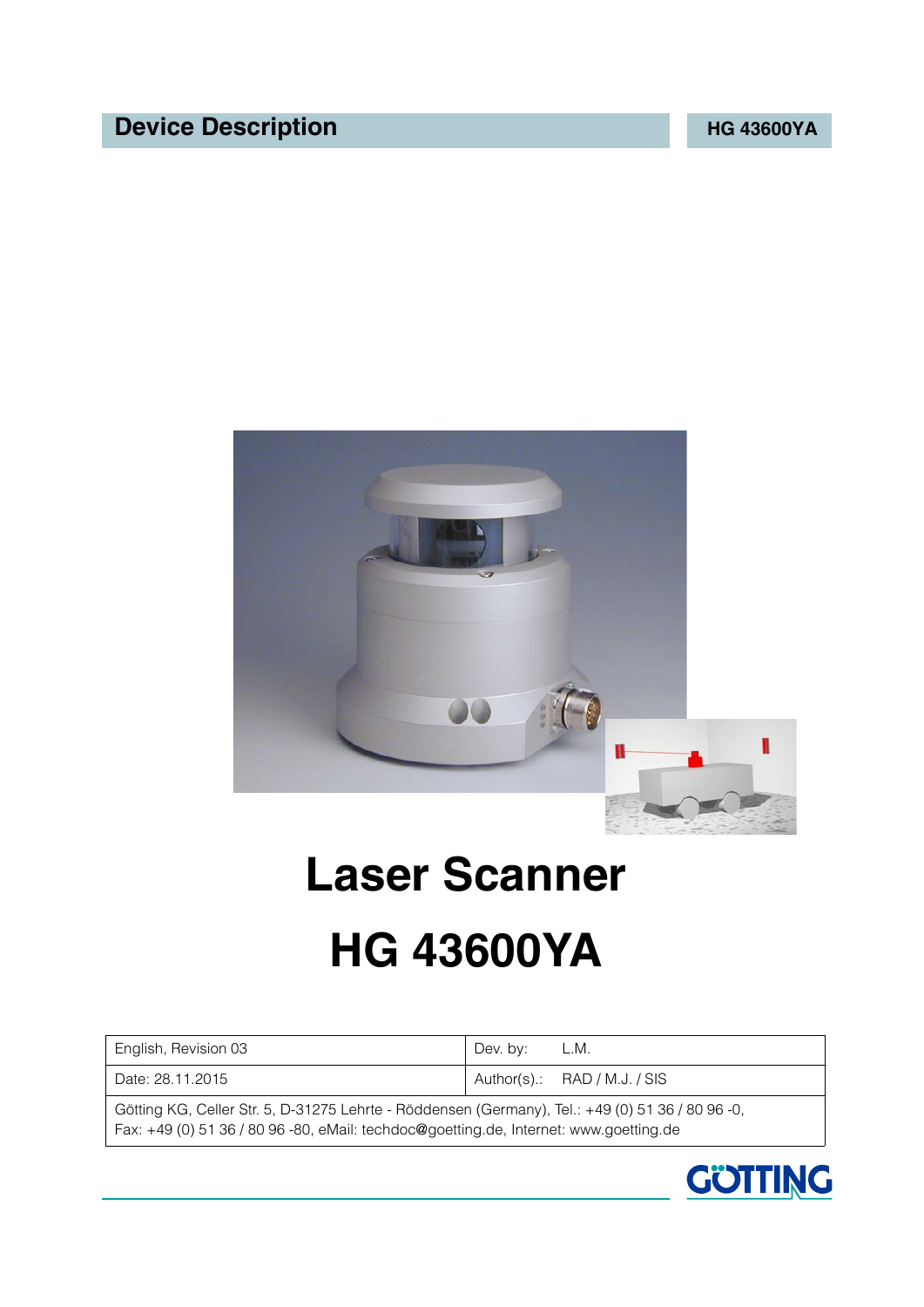## **Contents [HG 43600YA](#page-0-1)**

## **Contents**

| 1              |     |       |         |                        |                                                 |  |
|----------------|-----|-------|---------|------------------------|-------------------------------------------------|--|
|                | 1.1 |       |         |                        |                                                 |  |
|                | 1.2 |       |         |                        |                                                 |  |
|                | 1.3 |       |         |                        |                                                 |  |
|                |     |       |         |                        |                                                 |  |
|                | 1.4 |       |         |                        | Special Advice regarding Positioning Accuracy 5 |  |
| $\overline{2}$ |     |       |         |                        |                                                 |  |
|                | 2.1 |       |         |                        |                                                 |  |
|                |     | 2.1.1 |         |                        |                                                 |  |
|                |     | 2.1.2 |         |                        |                                                 |  |
|                | 2.2 |       |         |                        |                                                 |  |
|                |     | 2.2.1 |         |                        |                                                 |  |
|                |     | 2.2.2 |         |                        |                                                 |  |
|                | 2.3 |       |         |                        | Signification of LEDs on the Equipment 11       |  |
|                | 2.4 |       |         |                        |                                                 |  |
|                | 2.5 |       |         |                        |                                                 |  |
|                |     |       |         |                        |                                                 |  |
| 2.6            |     |       |         |                        |                                                 |  |
|                |     | 2.6.1 |         |                        |                                                 |  |
|                |     | 2.6.2 |         |                        |                                                 |  |
|                |     |       | 2.6.2.1 |                        |                                                 |  |
|                |     |       | 2.6.2.2 |                        |                                                 |  |
|                |     |       |         | 2.6.2.2.1              |                                                 |  |
|                |     |       |         | 2.6.2.2.2<br>2.6.2.2.3 |                                                 |  |
|                |     |       |         | 2.6.2.2.4              |                                                 |  |
|                |     |       |         | 2.6.2.2.5              |                                                 |  |
|                |     |       |         | 2.6.2.2.6              |                                                 |  |
|                |     |       |         | 2.6.2.2.7              |                                                 |  |
|                |     | 2.6.3 |         |                        |                                                 |  |
|                |     |       | 2.6.3.1 |                        |                                                 |  |
|                |     |       | 2.6.3.2 |                        |                                                 |  |
|                |     |       |         |                        |                                                 |  |
| 3              |     |       |         |                        |                                                 |  |
|                | 3.1 |       |         |                        |                                                 |  |
|                | 3.2 |       |         |                        |                                                 |  |
| 4              |     |       |         |                        |                                                 |  |
|                |     |       |         |                        |                                                 |  |

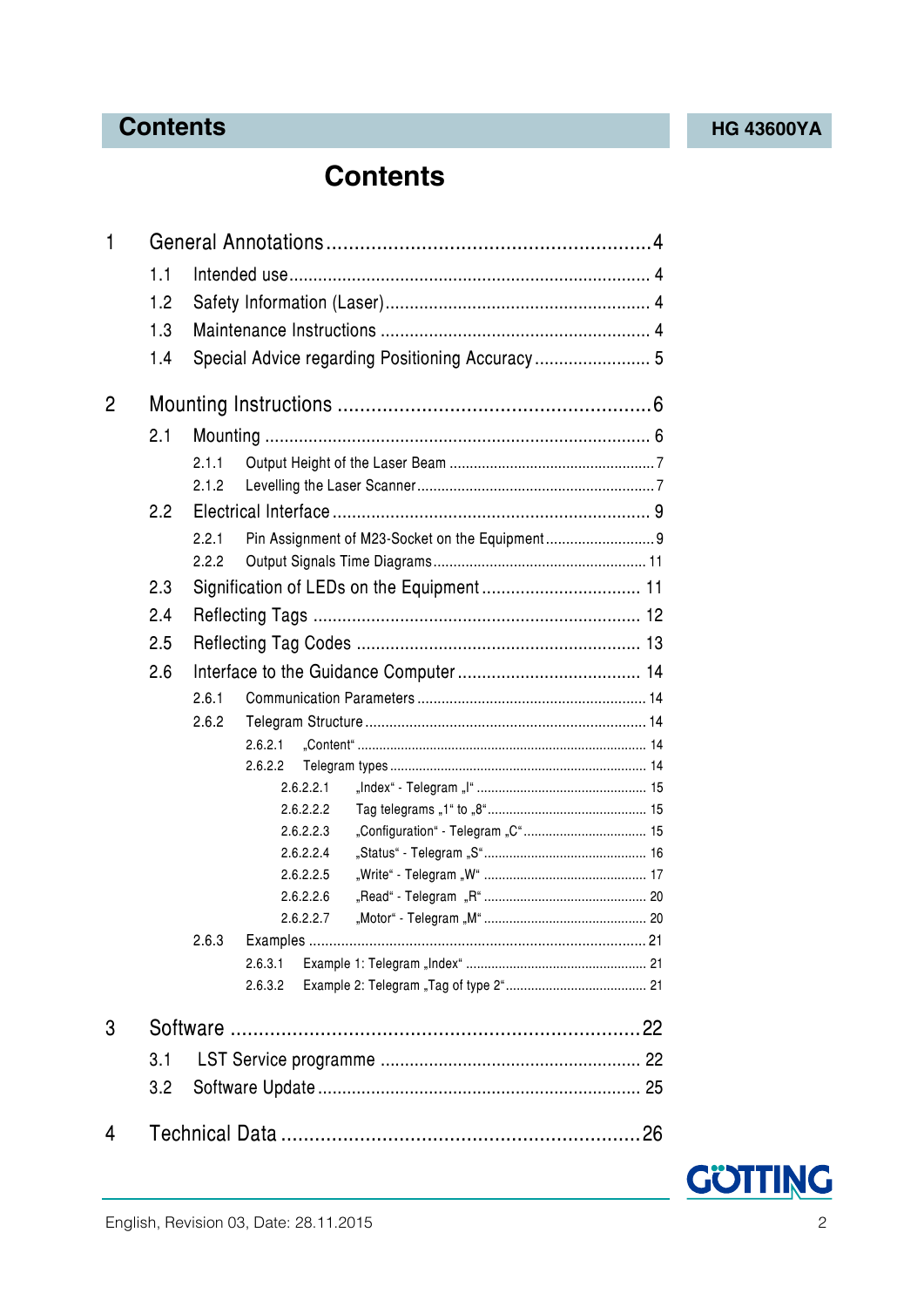## **Contents [HG 43600YA](#page-0-1)**

| 8 |     |  |
|---|-----|--|
| 9 |     |  |
|   | 9.1 |  |
|   |     |  |
|   |     |  |

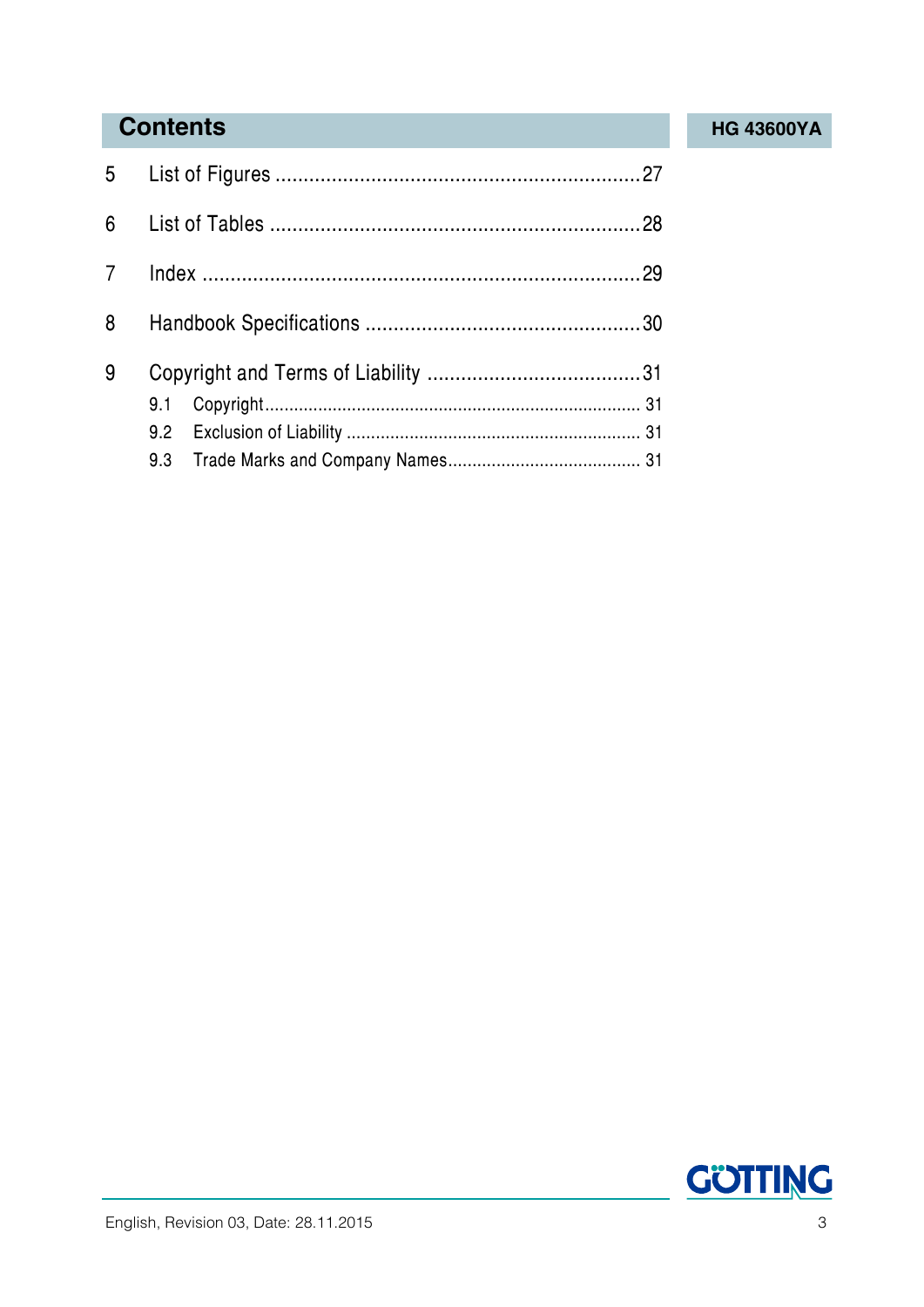## **General Annotations Constitutions [HG 43600YA](#page-0-1)**

## <span id="page-3-0"></span>**1 General Annotations**

<span id="page-3-6"></span>This is the description of the Götting Laser Scanner [HG 43600YA.](#page-0-1) The Laser Scanner allows a very variable way of guiding vehicles. Using reflecting marks, vehicles can be guided more or less autonomously depending only on the programming.

With additional sensors for obstacle detection (like ultrasonic or optical systems) it is possible to guide the vehicle around an obstacle on alternative routes. The accuracy of the position is sufficient enough for even meeting the high requirements for taking over loads automatically.

### <span id="page-3-1"></span>**1.1 Intended use**

**ATTENTION!** The Laser Scanner [HG 43600YA](#page-0-1) may only be applied in industrial areas.

The Laser Scanner [HG 43600YA](#page-0-1) has exclusively been designed for detecting reflecting marks (source: refer to section [2.4 starting on page 12](#page-11-1)) in its environment and output the position of the reflection marks for further processing through an interface.

In order to be able to guide and position a vehicle, it is necessary to construct a positioning system, which is able to control a vehicle based on the available positioning data. The Laser Scanner will then be part of this system.

### <span id="page-3-2"></span>**1.2 Safety Information (Laser)**

#### <span id="page-3-9"></span><span id="page-3-4"></span>**Figure 1** Laser Class 1

The optical output power of the laser is **not dangerous** for the eyes (in general: for human tissue). The optical output power of the laser is limited and eye-safe according to

- **-** EN 60825-1
- **-** VDE 0837 and
- **-** IEC 825-1

The sensor therefore meets the requirements of the 'laser class 1'.

Using **invisible laser radiation** the sensor searches (scans) its environment for reflecting marks. In stand-by (motionless), the laser is turned off and will not be turned on before the sensor has reached a certain minimum speed of rotation.

### <span id="page-3-3"></span>**1.3 Maintenance Instructions**

<span id="page-3-8"></span><span id="page-3-7"></span>In order to guarantee the undisturbed operation of the Laser Scanner, ensure that the Laser Scanner screen is clean. Only use very soft fabric, e. g. slightly damped microfibre cloth or pre-moistened lens cleaning wipes, to clean the transparent cover. Do not use paper tissues!

<span id="page-3-5"></span>

**LASER CLASS 1**

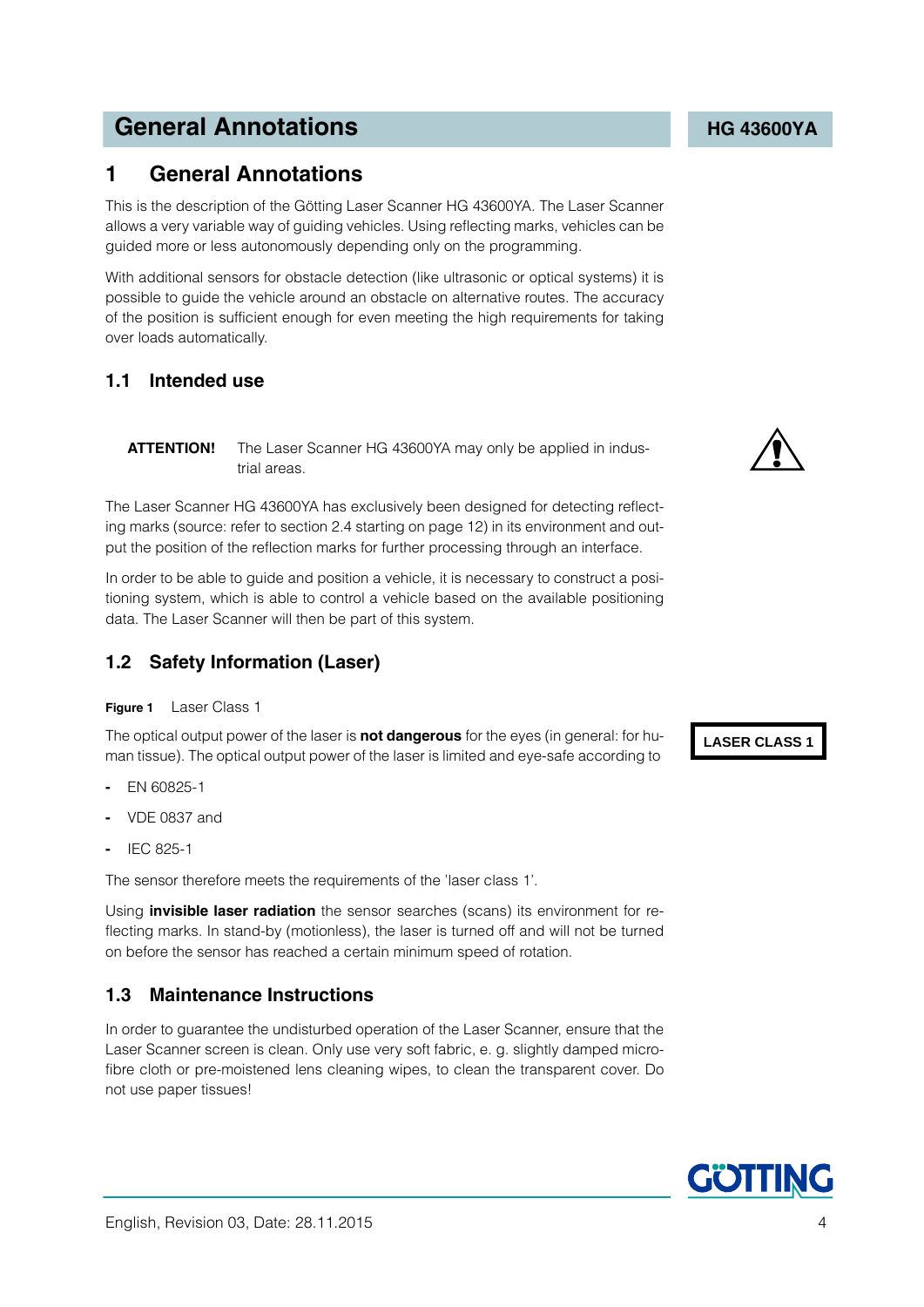## <span id="page-4-1"></span>**General Annotations Constitutions [HG 43600YA](#page-0-1)**

### <span id="page-4-0"></span>**1.4 Special Advice regarding Positioning Accuracy**

The accuracy of the position calculation depends on the accurate placement of the reflecting marks (reflectors). As long as a minimum of four marks with a distance of at least 15<sup>o</sup> between each other and a distance to the sensor of not more than 15 m are recorded, the repeating accuracy of the absolute positioning measurement will be **better than ±5 mm**. The difference between the absolute and the repeat accuracy results from possible mistakes during the reflector placement.

**NOTE!** The measurement of the coordinates and the positioning of the reflectors has to be carried out by experienced and specialised staff. Inaccuracy during this measurement will inevitably lead to inexact determination of the position and in the overall view to an incorrect navigation.

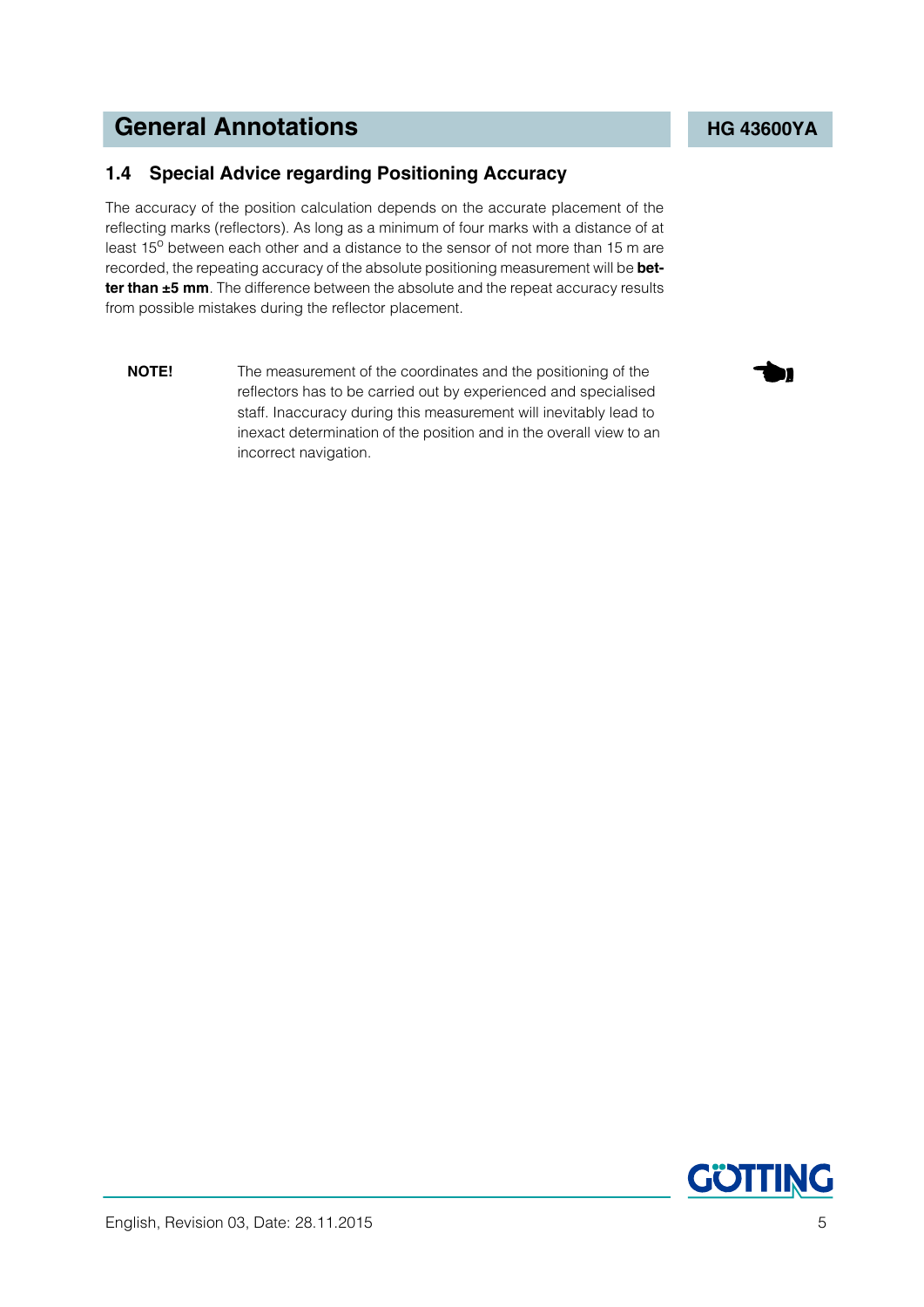## <span id="page-5-0"></span>**2 Mounting Instructions**

#### <span id="page-5-3"></span><span id="page-5-1"></span>**2.1 Mounting**

Three drill holes M5 are required for mounting the Laser Scanner (e.g. on the outer body of the vehicle).

**NOTE!** Underneath the whole area of the Laser Scanner, the body of the vehicle needs to be plane and tough in order to level the Laser Scanner after the mounting (also refer to section [2.1.2\)](#page-6-1)!







<span id="page-5-4"></span><span id="page-5-2"></span>**Figure 2** Position of the M5 drill holes for mounting

Mount the Laser Scanner in the drill holes using M5 screws. Refrain from tightening the screws, since there must remain a gap between the Laser Scanner and the place where it is mounted for the Laser Scanner to be levelled later on (also refer to [Figure 5](#page-7-0)  [on page 8](#page-7-0)).

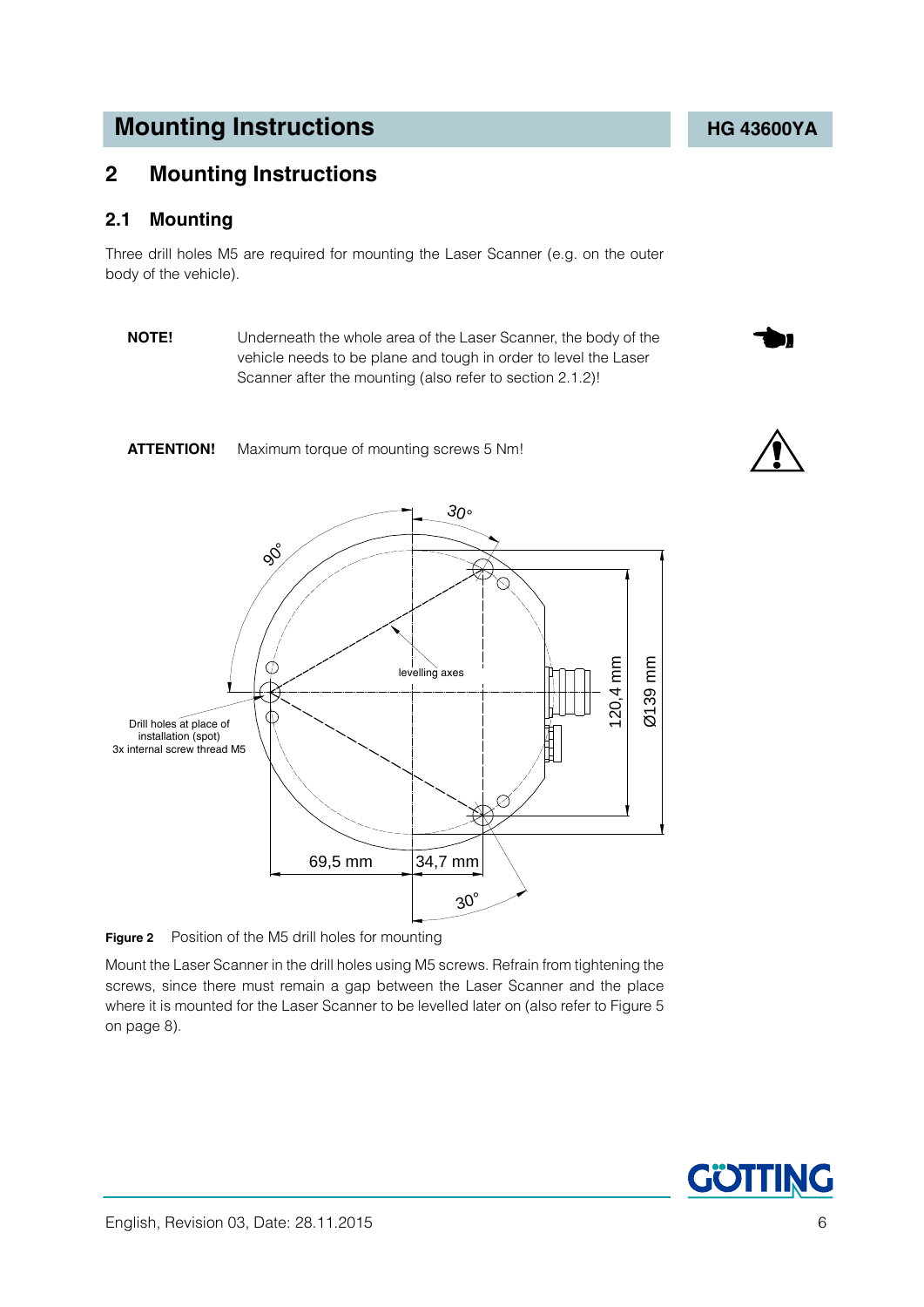### <span id="page-6-4"></span><span id="page-6-0"></span>**2.1.1 Output Height of the Laser Beam**

<span id="page-6-6"></span>In order to be able to determine the correct height of the reflecting marks, it is essential to know the exact height at which the laser beam rotates. This height is exactly 125 mm above the bottom line of the Laser Scanner (refer to [Figure 3\)](#page-6-2).



<span id="page-6-2"></span>**Figure 3** Casing dimensions / Output height of the laser beam

### <span id="page-6-5"></span><span id="page-6-1"></span>**2.1.2 Levelling the Laser Scanner**

Following the mounting of the Laser Scanner it needs to be levelled in order to assure that the laser beam rotates on the correct level. For this purpose it is essential that the Laser Scanner is supplied with power and that the interface is read out.



<span id="page-6-3"></span>

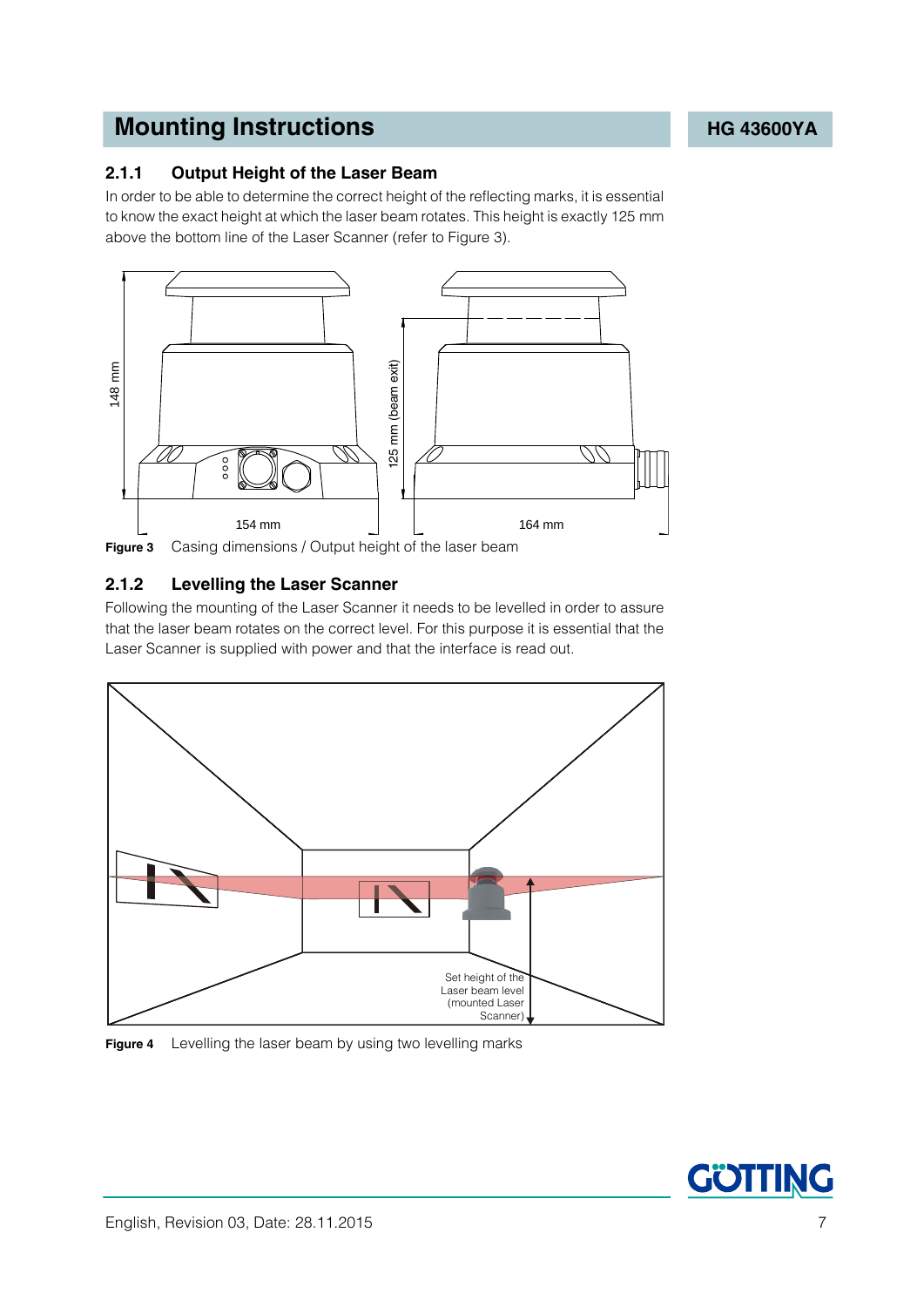For tightening and levelling the laser scanner casing has four M5 threads and three drill holes for M5 screws.



<span id="page-7-0"></span>

Levelling the sensor is done by the three-point adjuster of the casing. The edges of an imaginary triangle of which the M5 screws are the corners form the levelling axes.



<span id="page-7-1"></span>**Figure 6** Levelling the Laser Scanner using the M5 screws

If an M5 screw is tightened, the sensor's axis leans towards the direction of this screw (over the levelling axis being located on the opposite side of the screw).

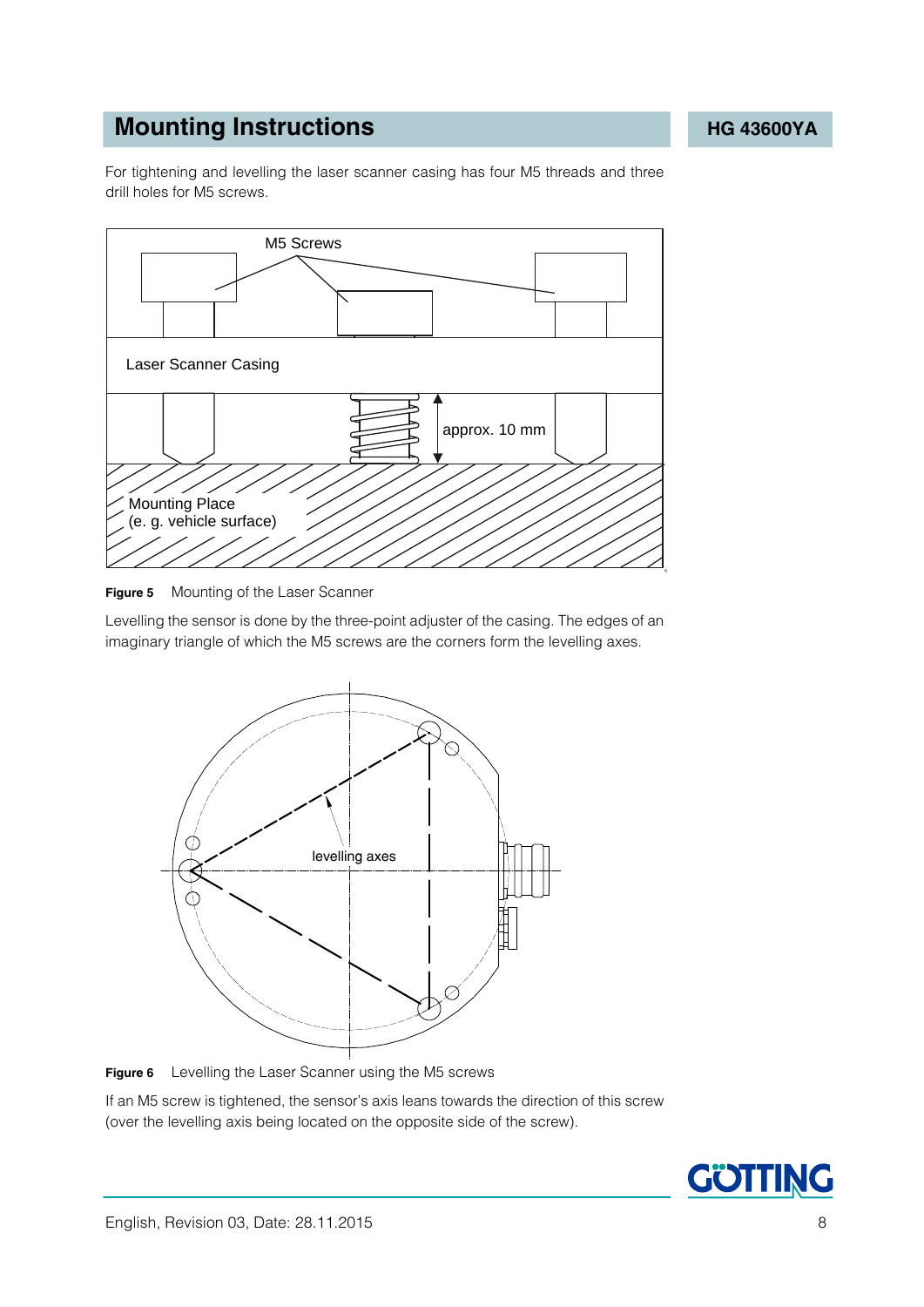<span id="page-8-2"></span>**Figure 7** Levelling mark including indication of the set height (for setup)

To level the Laser Scanner to its set height it is necessary to have two levelling marks. Mounting them is a lot easier if they are provided with according markings of the desired height.



<span id="page-8-3"></span>**Figure 8** Comparison of three possible levels of the laser beam during levelling (shown is one of the two marks)

Use the service program LST (see chapter [3.1 on page 22](#page-21-2)) to analyze the scanner readings of the levelling mark.

### <span id="page-8-0"></span>**2.2 Electrical Interface**

#### <span id="page-8-5"></span><span id="page-8-1"></span>**2.2.1 Pin Assignment of M23-Socket on the Equipment**

Subsequent to the following explanations you will find a table with the connector pin assignment.

#### **Explanations**

<span id="page-8-7"></span><span id="page-8-6"></span><span id="page-8-4"></span>

| <b>INDEX</b>    | Pulse of a duration of 5 µs, which is emitted once per revolution<br>(also refer to Figure 9 on page 11).  |
|-----------------|------------------------------------------------------------------------------------------------------------|
| Track A (steps) | Output rotary encoders channel A.                                                                          |
| Track B (steps) | Output rotary encoders channel B.<br>Track B has a phase shift of -90° compared to track A.                |
| MARKE           | Output is only set to high level for the period of time in which the<br>laser beam hits a reflecting mark. |



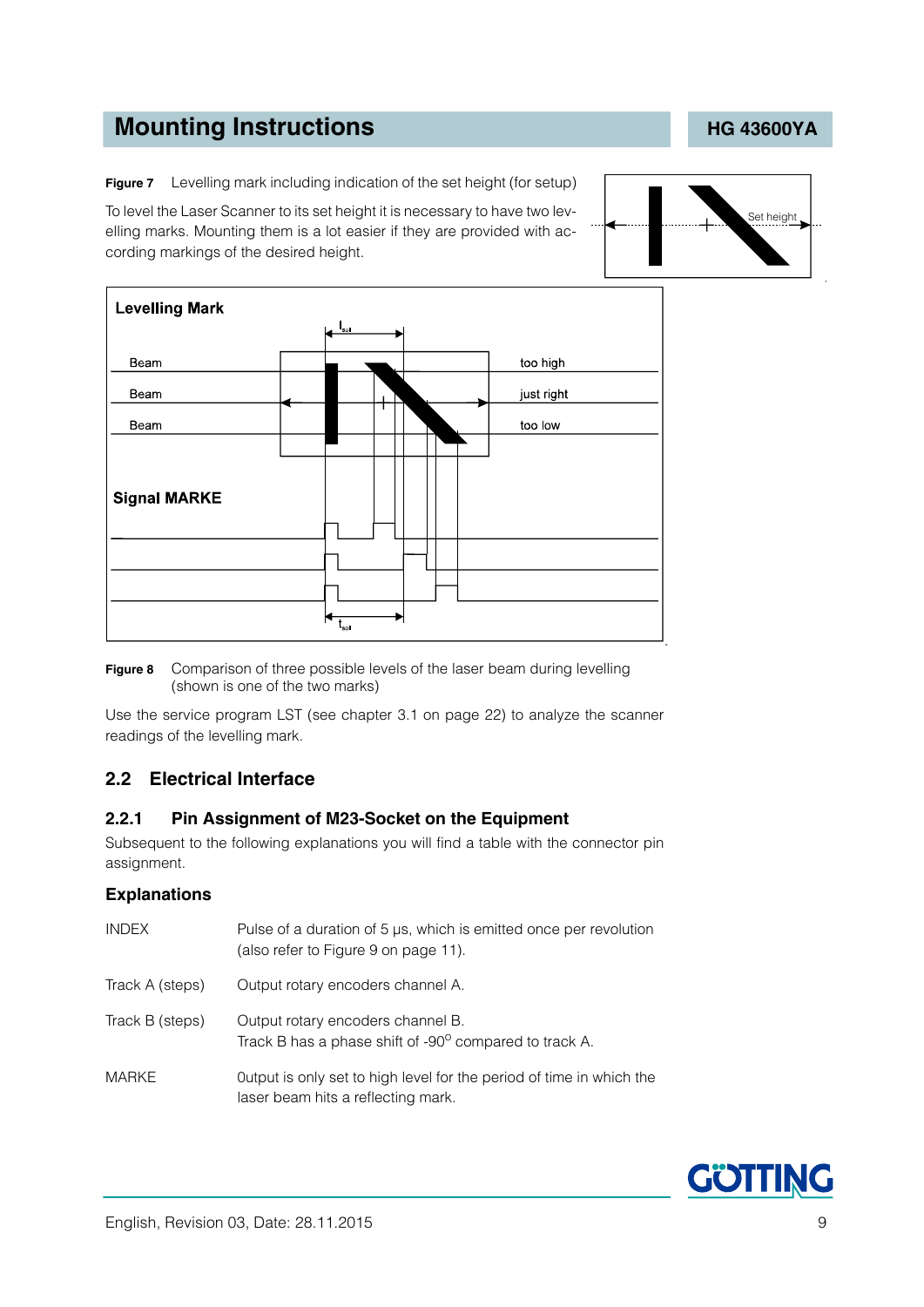IRQ Each time an INDEX pulse or a slope is set in MARKE a pulse with a duration of 5 μs is generated in this output.

Enable Motor This input must have a level of +24 V to enable the laser scanner motor. Otherwise the motor is switched off.

|  |  | PC_RxD, PC_TxD Serial RS 232-interface to PC (for service purpose) |
|--|--|--------------------------------------------------------------------|
|--|--|--------------------------------------------------------------------|

| Pin            | Color     | <b>Name</b>           | I/O            | <b>Description</b>                              |  |
|----------------|-----------|-----------------------|----------------|-------------------------------------------------|--|
| $\mathbf{1}$   |           |                       |                |                                                 |  |
| $\overline{2}$ |           |                       |                |                                                 |  |
| 3              |           |                       |                |                                                 |  |
| $\overline{4}$ |           |                       |                |                                                 |  |
| 5              |           |                       |                |                                                 |  |
| 6              | red       | $+Ub$                 | T              | Supply Sensor +24V                              |  |
| $\overline{7}$ |           |                       |                |                                                 |  |
| 8              | red-blue  | OC_RxD                |                | Receiving Line Guidance Computer<br>(RS 232)    |  |
| 9              |           |                       |                |                                                 |  |
| 10             | yellow    | OC_TxD                |                | Transmitting Line Guidance Computer<br>(RS 232) |  |
| 11             |           |                       |                |                                                 |  |
| 12             | grey-pink | PC_RxD                |                | Receiving line Service interface (RS 232)       |  |
| 13             |           |                       |                |                                                 |  |
| 14             | pink      | PC_TxD                |                | Transmitting line Service interface<br>(RS 232) |  |
| 15             |           |                       |                |                                                 |  |
| 16             |           |                       |                |                                                 |  |
| 17             | blue      | <b>Activate Motor</b> | $\overline{1}$ | Must be +24 V to enable motor                   |  |
| 18             |           |                       |                |                                                 |  |
| 19             | black     | <b>GND</b>            | I              | <b>Supply Sensor Ground</b>                     |  |

<span id="page-9-0"></span>**Table 1** Pin assignment

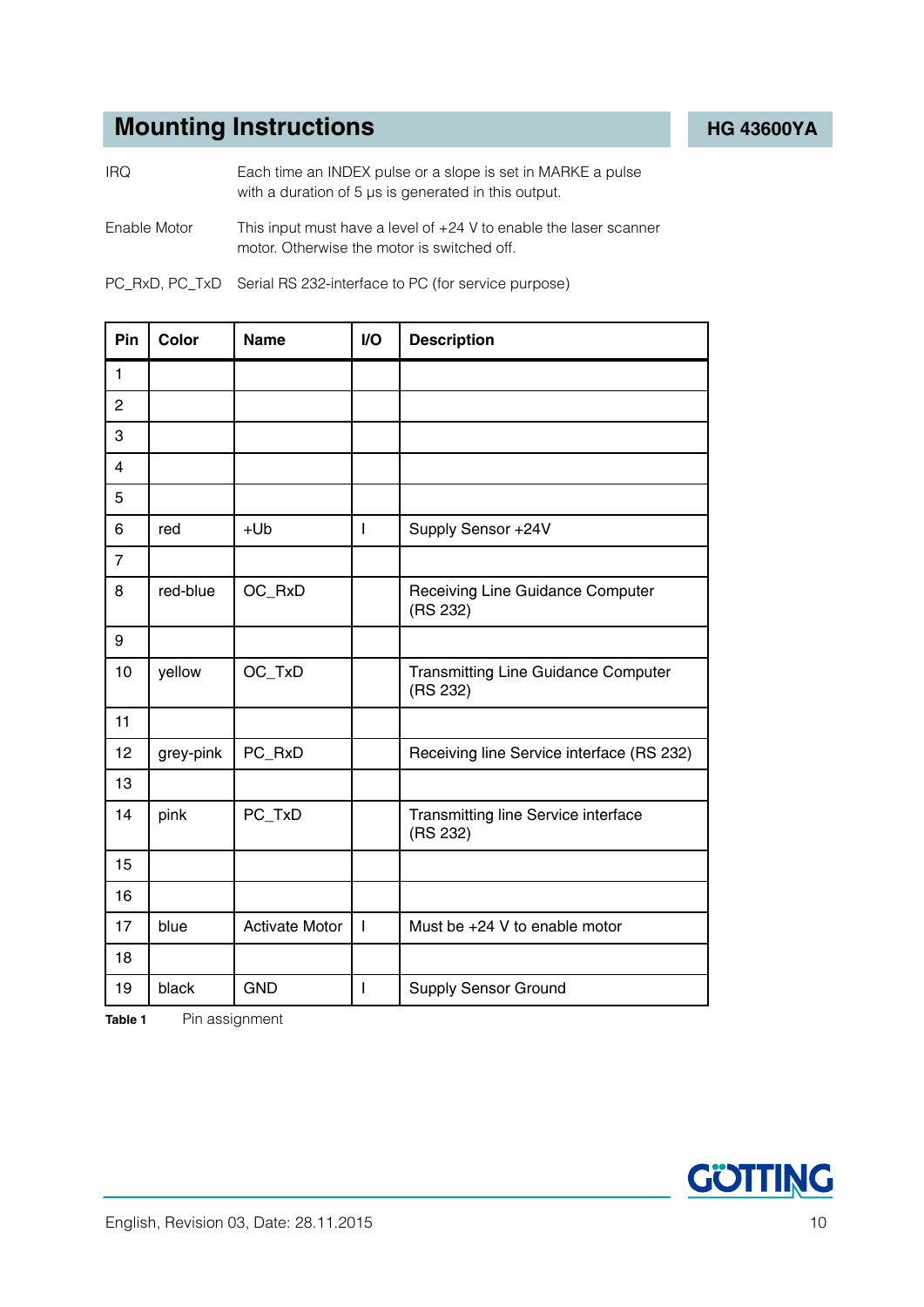### <span id="page-10-0"></span>**2.2.2 Output Signals Time Diagrams**

<span id="page-10-6"></span>The most important signals are explained in the following diagram.



<span id="page-10-2"></span>





<span id="page-10-3"></span>**Figure 10** Time diagram 2: Position of the track pulses / position of the INDEX pulse

### <span id="page-10-1"></span>**2.3 Signification of LEDs on the Equipment**

| <b>LED-Display</b> |                                                                                                 |
|--------------------|-------------------------------------------------------------------------------------------------|
| Red                | Supply voltage applied, device switched- on                                                     |
| Yellow             | Continuous light: heating switched- on<br>Flashing: temperature $< 10^{\circ}$ , motor shut off |
| Green              | Flashes at each index-pulse rsp. every 200 ms at the latest                                     |

<span id="page-10-5"></span><span id="page-10-4"></span>**Table 2** Signification of LEDs

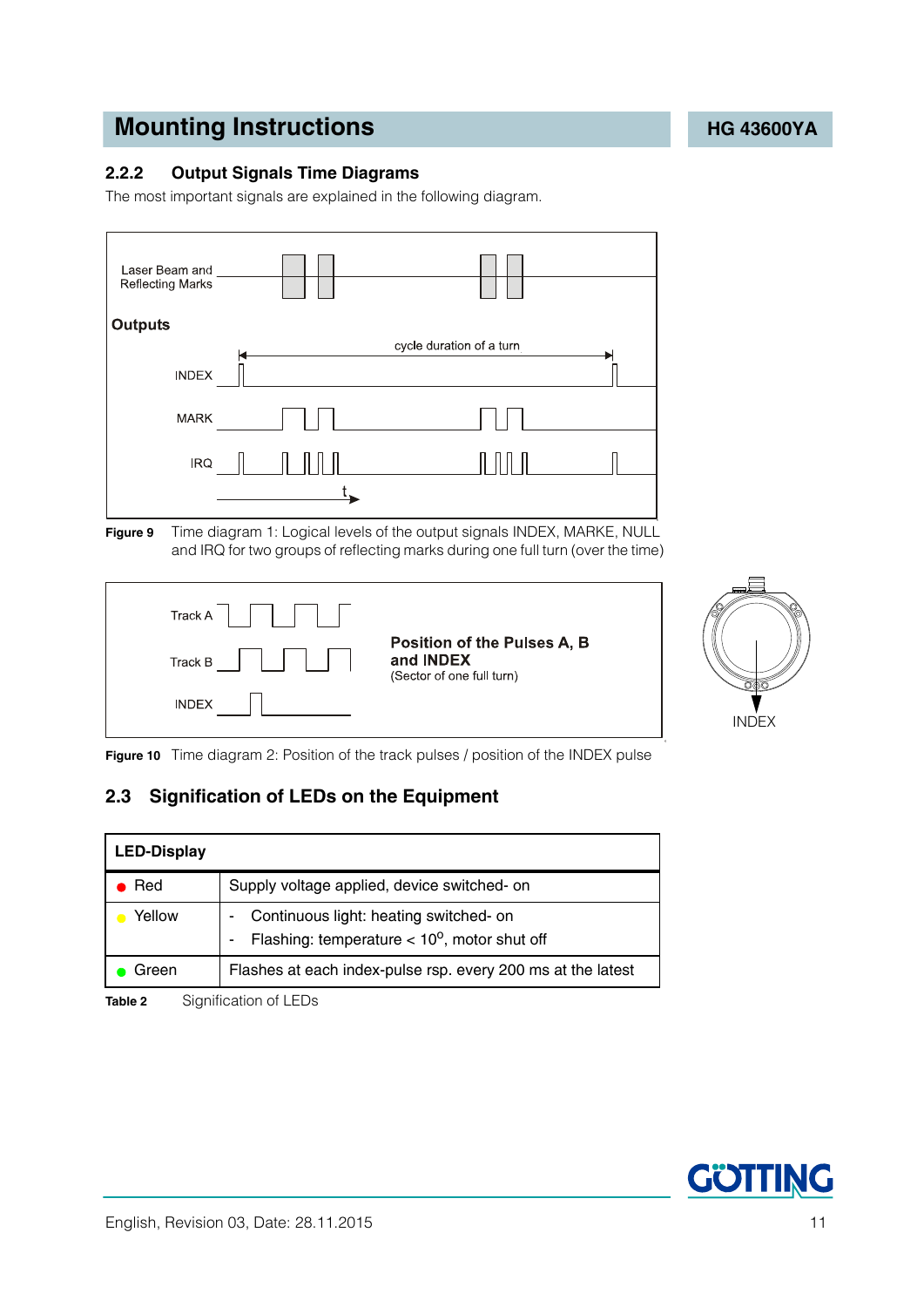### <span id="page-11-1"></span><span id="page-11-0"></span>**2.4 Reflecting Tags**

In order to use the Laser Scanner according to its intended purpose, reflecting marks are essential. They may be self produced, according to the signals needed. Important is a good contrast between mark and background and highly reflecting beacons.

<span id="page-11-2"></span>**NOTE!** While determining the size of the reflecting marks, please note, that the height of the laser beam may vary depending on the load of the vehicle and on the bumpiness of the ground!

The Laser Scanner has been tested with reflective marks made from the material **FD 1403** by the company Reflexite. This self-adhesive material is available on rolls in different widths:

- $\div$  25 mm x 45.7 m
- 50 mm x 45,7 m

For further information please refer to the Reflexite homepage at [http://www.reflexi](http://www.reflexite.eu)[te.eu/.](http://www.reflexite.eu)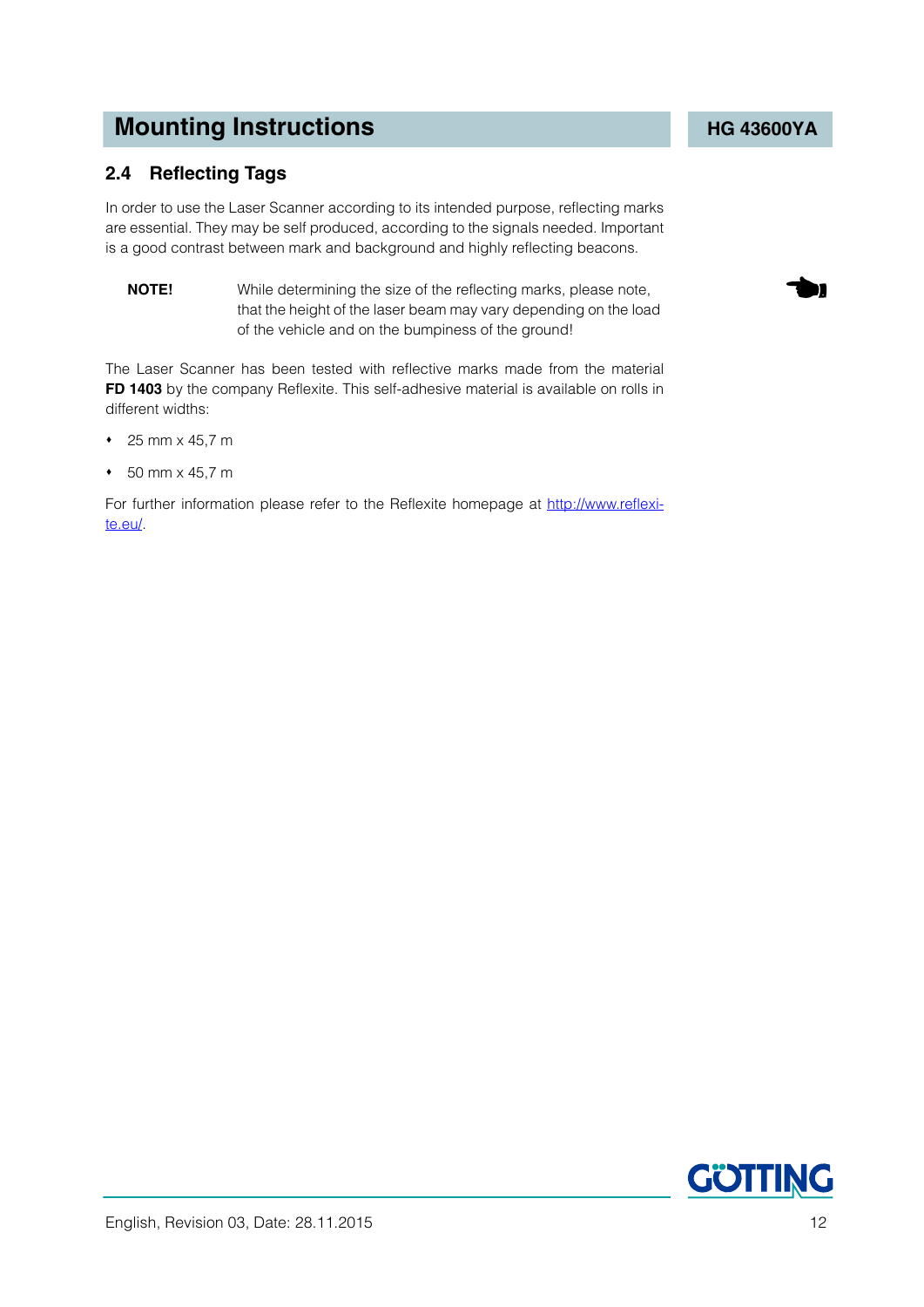### <span id="page-12-0"></span>**2.5 Reflecting Tag Codes**



<span id="page-12-1"></span>**Figure 11** Predefined reflecting tag codes

The total width of the retroreflective surface as well as the width of the gap between retroreflective surfaces may be selected arbitrarily. Only the width - proportion between retroreflective stripes and gaps (the modular width units) on each tag has to be observed.

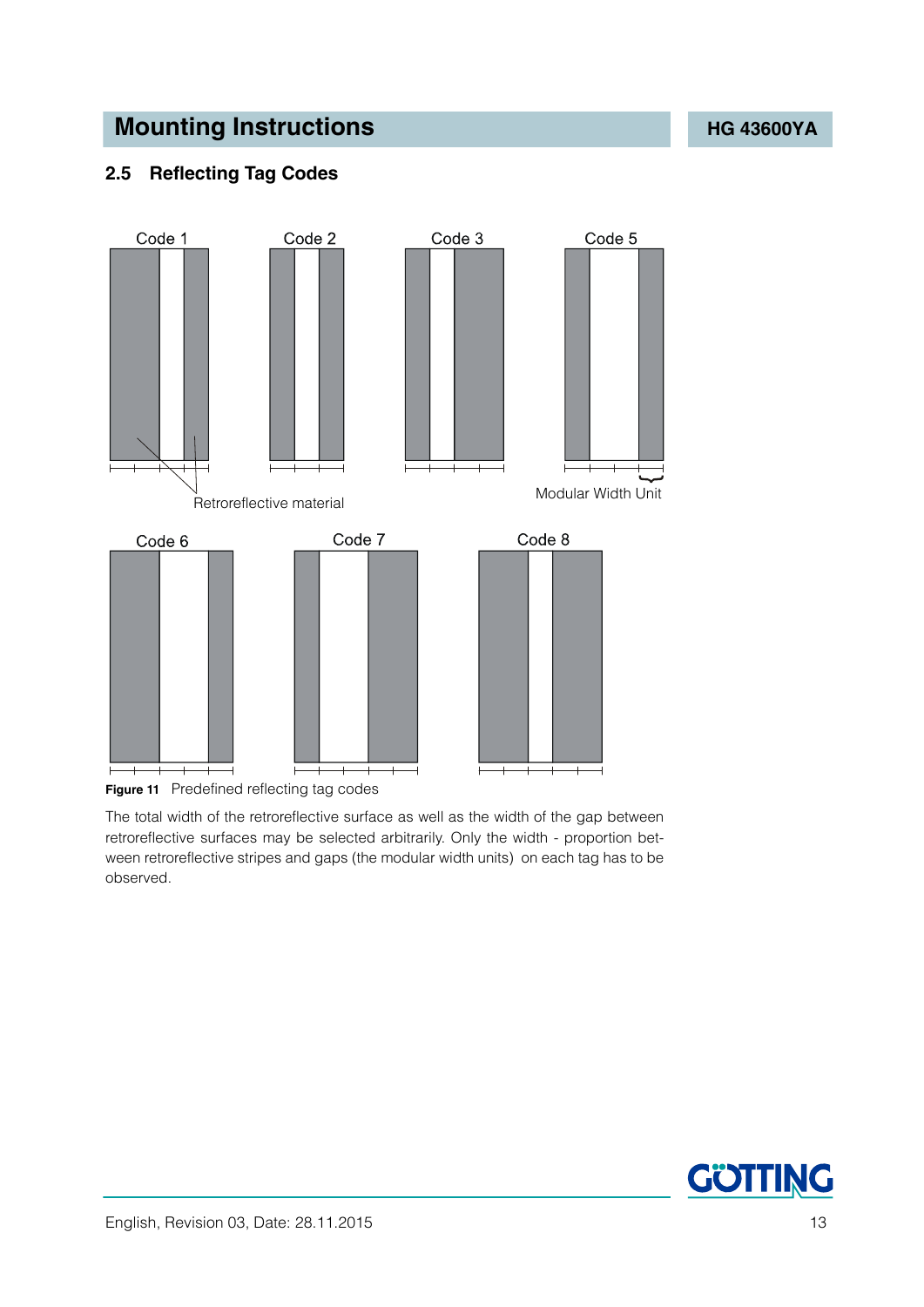### <span id="page-13-0"></span>**2.6 Interface to the Guidance Computer**

#### <span id="page-13-1"></span>**2.6.1 Communication Parameters**

Die Kommunikation wird über eine RS232 Schnittstelle unter Verwendung der Signale TxD, RxD und Signalmasse durchgeführt.

Die Kommunikationsparameter lauten: Baudrate einstellbar, 8 Datenbits, keine Parität, 1 Stopbit

#### <span id="page-13-2"></span>**2.6.2 Telegram Structure**

| <b>STX</b>              | Length                                                                      | <b>Content</b>         | <b>Check sum</b> | <b>ETX</b>         |
|-------------------------|-----------------------------------------------------------------------------|------------------------|------------------|--------------------|
| Start of Text<br>(0x02) | Length of "Con-<br>tent" (binary num-<br>ber of characters<br>of data-block | Data block<br>(binary) | 8 bit check sum  | End of Text (0x03) |

<span id="page-13-5"></span>**Table 3** [Telegram Structure](#page-13-2)

The check-sum is is calculated by combining the data contained in the data-block using a XOR-operation.

#### <span id="page-13-3"></span>**2.6.2.1 "Content"**

Abbreviations used in the following description:

AGV = Automated Guided Vehicle

GC = Guidance Computer of the AGV

The "Content" - part of the telegram has the following make-up:

| Type                | Data                      |
|---------------------|---------------------------|
| See chapter 2.6.2.2 | See chapter 2.6.2.2.1 ff. |

<span id="page-13-6"></span>Table 4 Structure of the "Content" - part of the telegram

#### <span id="page-13-4"></span>**2.6.2.2 Telegram types**

| <b>Type</b> | <b>Description</b> | <b>Direction</b> | <b>Trigger - Event</b>                                                                 |
|-------------|--------------------|------------------|----------------------------------------------------------------------------------------|
|             | Index              | Sensor -> OC     | Occurrence of Index - Pulse (once<br>every 360° turn of sensor head at 0°<br>position) |
|             | Tag of type 1      | Sensor -> OC     | Detection of this type of tag                                                          |
| 2           | Tag of type 2      | Sensor -> OC     | Detection of this type of tag                                                          |
| 3           | Tag of type 3      | Sensor -> OC     | Detection of this type of tag                                                          |
| 4           | Tag of type 4      | Sensor -> OC     | Detection of this type of tag                                                          |

<span id="page-13-7"></span>**Table 5** Telegram types (part 1 of 2)

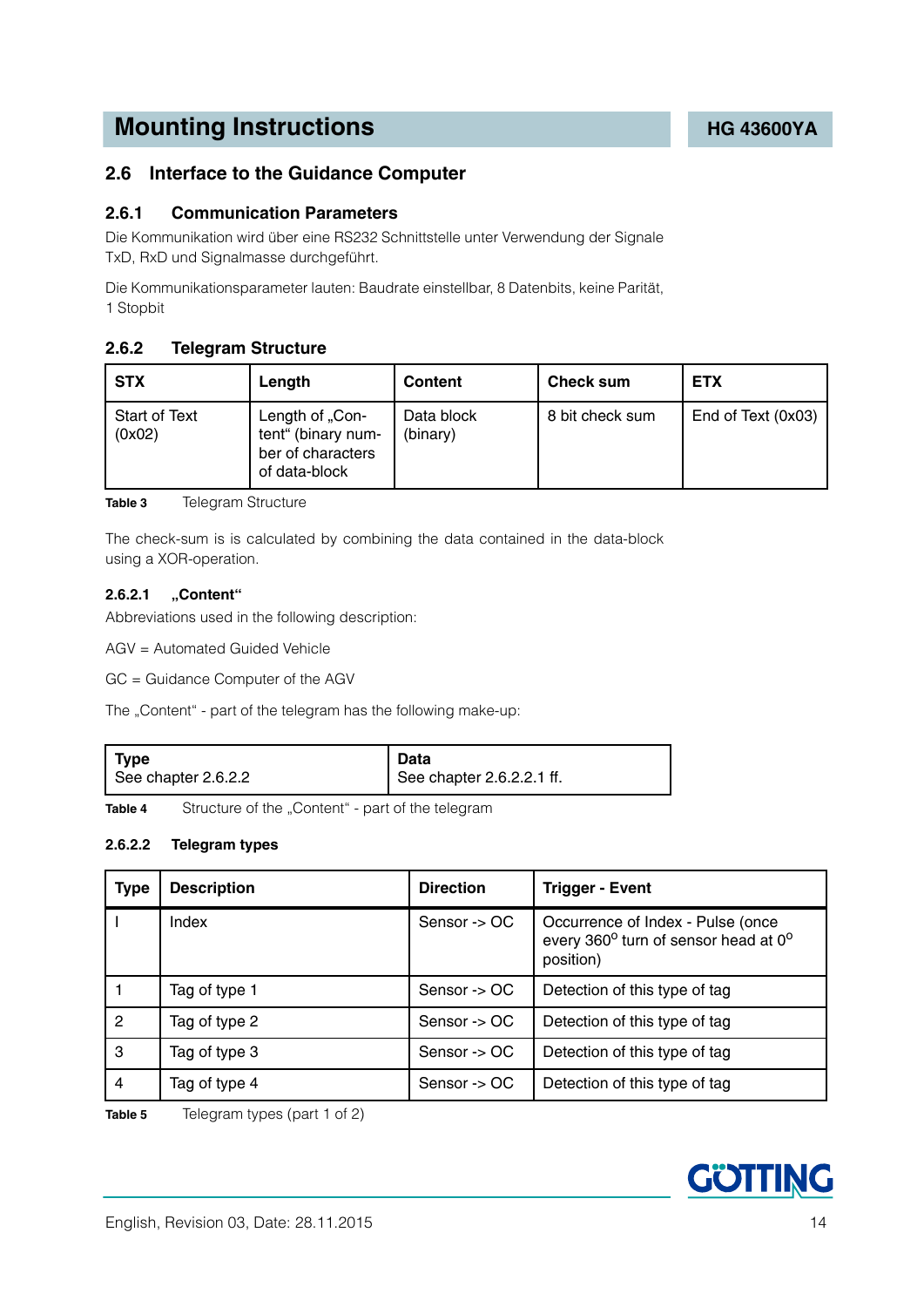| <b>Type</b>    | <b>Description</b>                | <b>Direction</b>         | <b>Trigger - Event</b>             |
|----------------|-----------------------------------|--------------------------|------------------------------------|
| 5              | Tag of type 5                     | Sensor -> OC             | Detection of this type of tag      |
| 6              | Tag of type 6                     | Sensor $\rightarrow$ OC  | Detection of this type of tag      |
| $\overline{7}$ | Tag of type 7                     | Sensor -> OC             | Detection of this type of tag      |
| 8              | Tag of type 8                     | Sensor $\rightarrow$ OC  | Detection of this type of tag      |
| C              | Configuration                     | $OC \leftarrow >$ Sensor | Request by AGV, Answered by Sensor |
| S              | <b>Status</b>                     | $OC \leftarrow >$ Sensor | Request by AGV, Answered by Sensor |
| W              | <b>Write New Parameters</b>       | $OC \leftarrow >$ Sensor | Request by AGV, Answered by Sensor |
| R              | <b>Read Current Parameters</b>    | $OC \leftarrow >$ Sensor | Request by AGV, Answered by Sensor |
| М              | switch motor of laser head on/off | $OC \rightarrow$ Sensor  | Request by AGV                     |

**Table 5** Telegram types (part 2 of 2)

#### <span id="page-14-0"></span>**2.6.2.2.1** "Index" - Telegram "I"

This telegram does not contain any additional data and indicates the 0 position of the sensor head at each 360° turn.

#### <span id="page-14-1"></span>**2.6.2.2.2** Tag telegrams "1" to "8"

Data:

| <b>Position</b> | <b>Description</b>                                       | Data Type      | Unit |
|-----------------|----------------------------------------------------------|----------------|------|
|                 | high byte laser-angle at tag detection<br>unsigned short |                |      |
|                 | low byte laser angle at tag detection                    |                |      |
|                 | high byte width of tag                                   | unsigned short |      |
| 3               | low byte width of tag                                    |                |      |

<span id="page-14-3"></span>Table 6 Make-up of "tag" - telegrams

#### <span id="page-14-2"></span>**2.6.2.2.3** .Configuration" - Telegram "C"

**-** OC -> Sensor: Requesting configuration data, contains no data

**-** Sensor -> OC: Answering Request by sending configuration data

Data:

| <b>Position</b> | <b>Description</b>         | Data Type      | Unit |
|-----------------|----------------------------|----------------|------|
|                 | High Byte software version |                |      |
|                 | Low Byte software version  | unsigned short |      |

<span id="page-14-4"></span>Table 7 Make -up of "configuration" telegram "C"

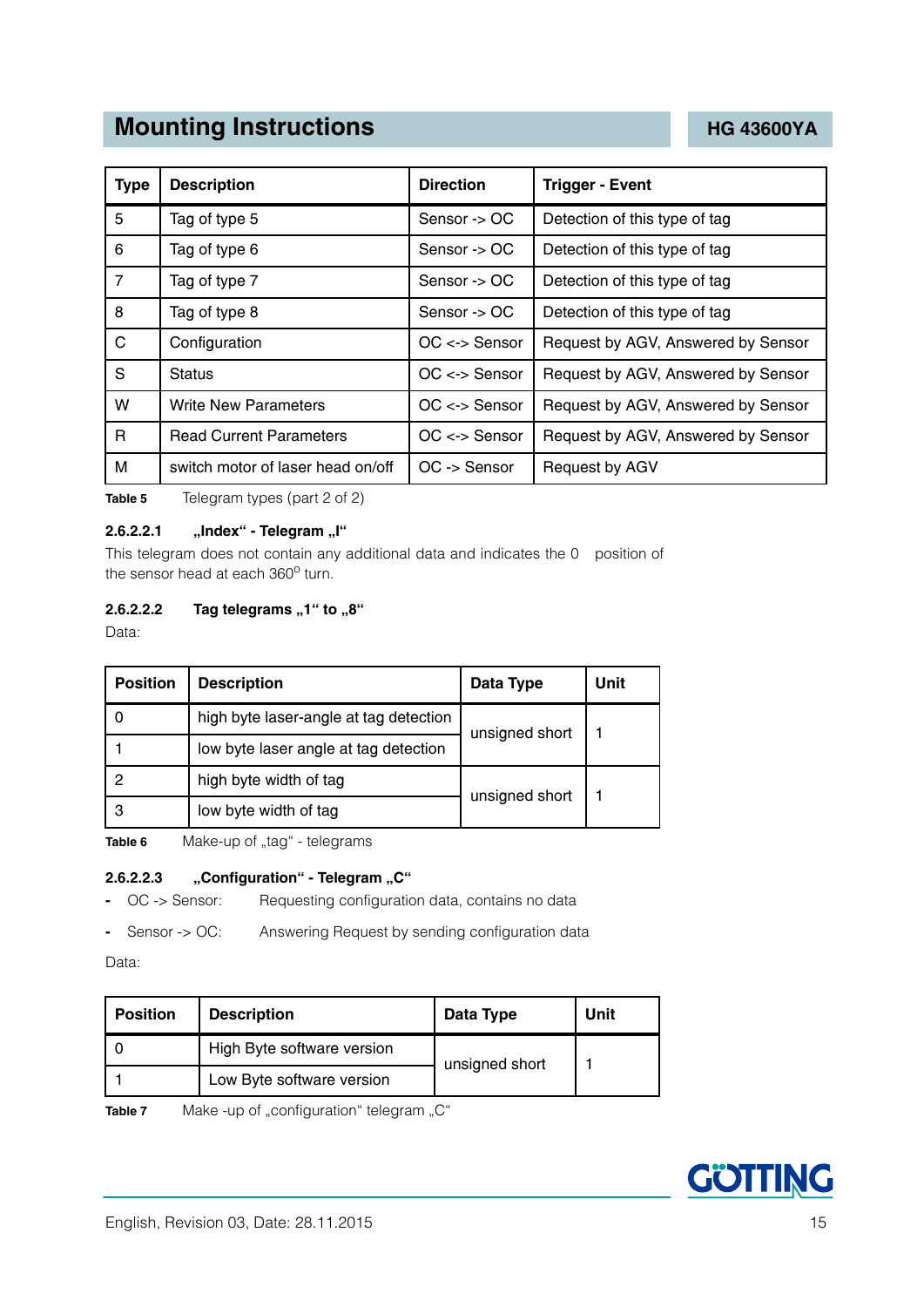#### <span id="page-15-0"></span>**2.6.2.2.4** "Status" - Telegram "S"

- **-** OC -> Sensor: Requesting status information, contains no data
- **-** Sensor -> OC: Answering Request by sending status data

#### Data:

| <b>Position</b> | <b>Bedeutung</b>                              | <b>Datentyp</b> | Einheit                       |  |
|-----------------|-----------------------------------------------|-----------------|-------------------------------|--|
| 0               | high byte measured increments per<br>rotation | unsigned short  | angular increments / rotation |  |
|                 | low byte measured increments per<br>rotation  |                 |                               |  |
| 2               | High Byte "Status" (see Table 9)              | unsigned short  |                               |  |
| 3               | Low Byte "Status" (see Table 9)               |                 |                               |  |
| 4               | Temperature                                   | char            | <sup>o</sup> Celsius          |  |

<span id="page-15-2"></span>Table 8 Make-up of "status" telegram "S"

### **Explanation of "Status" parameter (Position 2 and 3) in telegram "S" ([Table 8\)](#page-15-2):**

<span id="page-15-1"></span>

| <b>Bit</b>     | <b>Description</b>                                                  |
|----------------|---------------------------------------------------------------------|
| 0              | $1 =$ sensor reached preset rotation rate                           |
| 1              | 1 = temperature is too low, preset rotation rate can not be reached |
| $\overline{c}$ | $1 =$ heater is active                                              |
| 3              |                                                                     |
| 4              |                                                                     |
| 5              |                                                                     |
| 6              |                                                                     |
| $\overline{7}$ |                                                                     |
| 8              |                                                                     |
| 9              |                                                                     |
| 10             |                                                                     |
| 11             |                                                                     |
| 12             |                                                                     |
| 13             |                                                                     |
| 14             |                                                                     |
| 15             |                                                                     |
| Table 9        | Explanation of possible status messages in telegram "S"             |

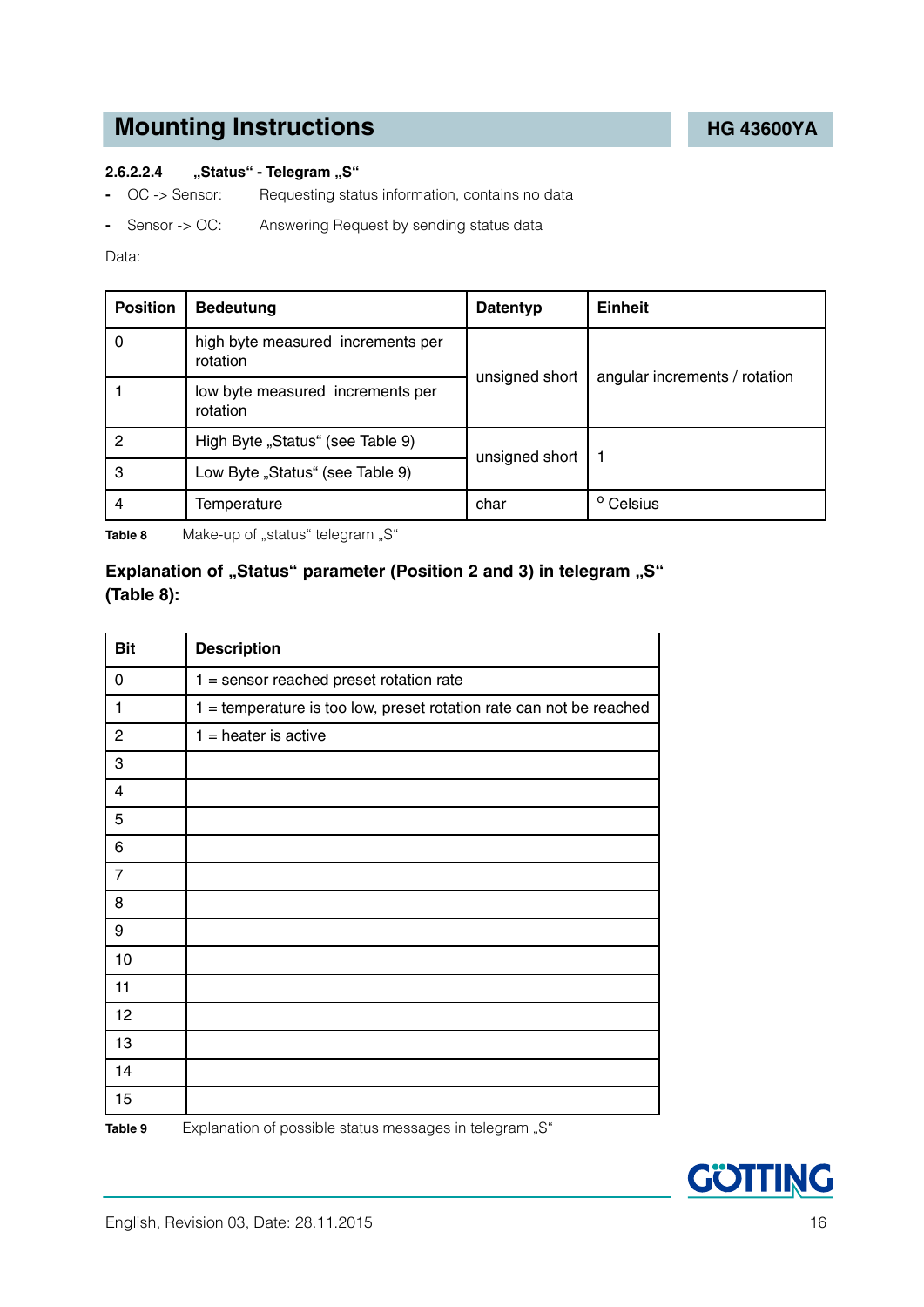#### <span id="page-16-0"></span>**2.6.2.2.5** "Write" - Telegram "W"

**-** OC -> Sensor: command to sensor update using this new set of parameters

#### Data:

| <b>Position</b> | <b>Description</b>                                             | Data Type                        | Unit       |  |
|-----------------|----------------------------------------------------------------|----------------------------------|------------|--|
| $\Omega$        | high byte rotation rate laser head                             | unsigned short                   | $U/s * 10$ |  |
| 1               | low byte rotation rate laser head                              |                                  |            |  |
| 2               | high byte increments per rotation<br>(see Table 11 on page 18) | increment value (see Table 11 on |            |  |
| 3               | low byte increments per rotation<br>(see Table 11 on page 18)  | unsigned short                   | page 18)   |  |
| 4               | high byte "settings" (see Table 12<br>on page 19)              |                                  |            |  |
| 5               | low byte "settings" (see Table 12 on<br>page 19)               | unsigned short                   | 1          |  |
| 6               | high byte gap - offset                                         | unsigned short                   | increments |  |
| $\overline{7}$  | low byte gap - offset                                          |                                  |            |  |
| 8               | high byte equality - tolerance                                 | unsigned short                   | increments |  |
| 9               | low byte equality - tolerance                                  |                                  |            |  |
| 10              | high byte minimum tag - width                                  | unsigned short                   | increments |  |
| 11              | low byte minimum tag- width                                    |                                  |            |  |
| 12              | high byte maximum tag - width                                  | unsigned short                   | increments |  |
| 13              | low byte maximum tag- width                                    |                                  |            |  |
| 14              | high byte parameter 1 (not used)                               | unsigned short                   | 1          |  |
| 15              | low byte parameter 1 (not used)                                |                                  |            |  |
| 16              | high byte parameter 2 (not used)                               | unsigned short                   |            |  |
| 17              | low byte parameter 2 (not used)                                |                                  | 1          |  |
| 18              | high byte parameter 3 (not used)                               |                                  |            |  |
| 19              | low byte parameter 3 (not used)                                | unsigned short                   | 1          |  |
| 20              | high byte parameter 4 (not used)                               | unsigned short                   | 1          |  |
| 21              | low byte parameter 4 (not used)                                |                                  |            |  |

<span id="page-16-1"></span>Table 10 Make-up of "write" telegram "W" from GC to sensor (part 1 of 2)

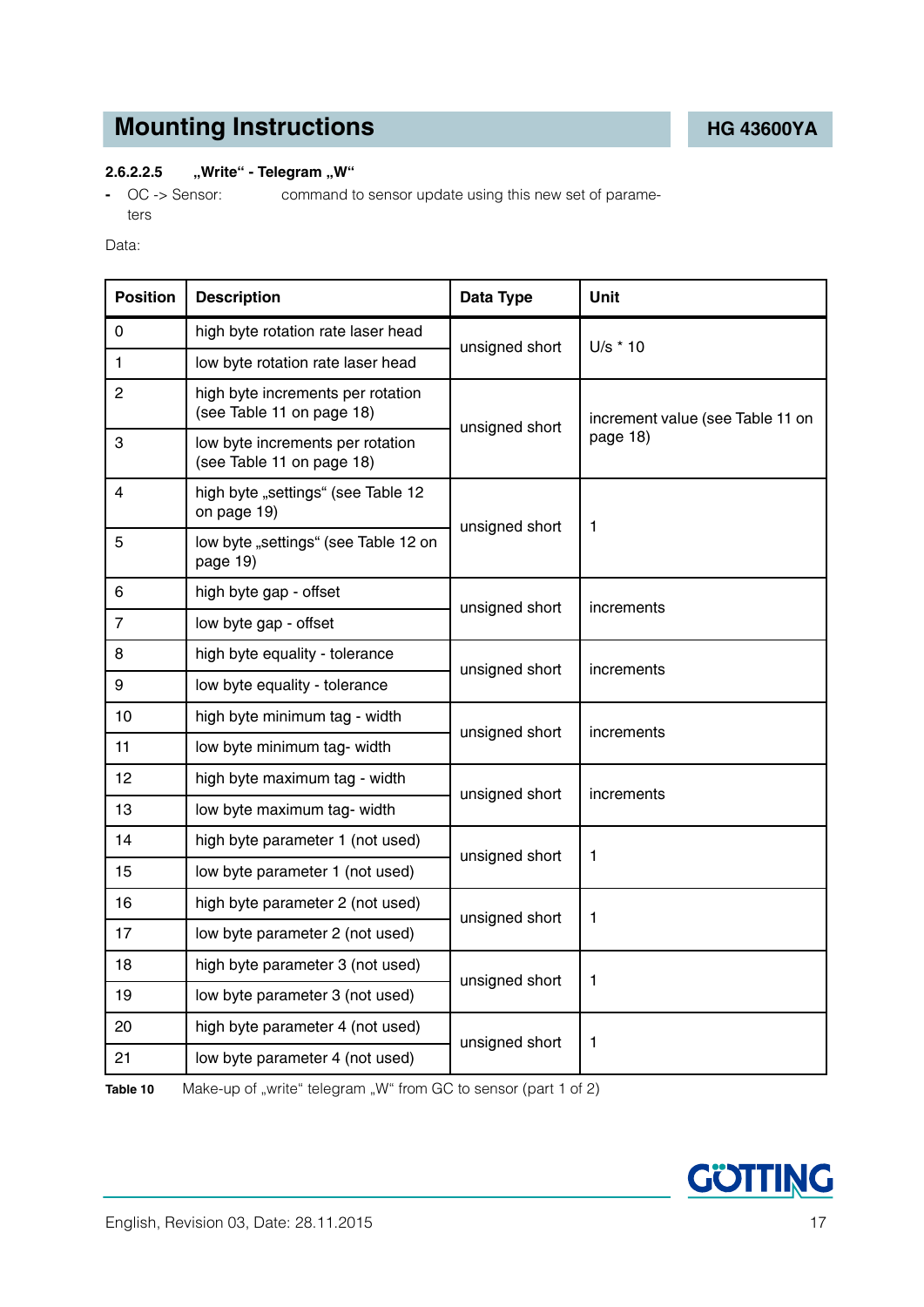| <b>Position</b> | <b>Description</b>                | Data Type      | Unit |
|-----------------|-----------------------------------|----------------|------|
| 22              | high byte parameter 5 (not used)  | unsigned short | 1    |
| 23              | low byte parameter 5 (not used)   |                |      |
| 24              | high byte parameter 6 (not used)  |                |      |
| 25              | low byte parameter 6 (not used)   | unsigned short | 1    |
| 26              | high byte parameter 7 (not used)  | unsigned short | 1    |
| 27              | low byte parameter 7 (not used)   |                |      |
| 28              | high byte parameter 8 (not used)  | unsigned short | 1    |
| 29              | low byte parameter 8 (not used)   |                |      |
| 30              | high byte parameter 9 (not used)  | unsigned short | 1    |
| 31              | low byte parameter 9 (not used)   |                |      |
| 32              | high byte parameter 10 (not used) | unsigned short | 1    |
| 33              | low byte parameter 10 (not used)  |                |      |

**Table 10** Make-up of "write" telegram "W" from GC to sensor (part 2 of 2)

#### **Explanation of some parameters:**

Please see also the sectio[n Filter - Parameter for the Tag - Decoding Functionality on](#page-22-0)  [page 23](#page-22-0).

*"Rotation rate laser head""(Position 0 and 1)* Example: Value 60 equals 6 rotations / second

*"Increments per Rotation" (Position 2 and 3)*:

| <b>Setting</b> | <b>Selected Resolution</b>  |
|----------------|-----------------------------|
|                | 8192 increments / rotation  |
|                | 16384 increments / rotation |
| 2              | 24576 increments / rotation |
|                | 32768 increments / rotation |
|                | 40960 increments / rotation |
|                | 65536 increments / rotation |

<span id="page-17-0"></span>Table 11 Explanation of "Increments per rotation" in telegram "W"

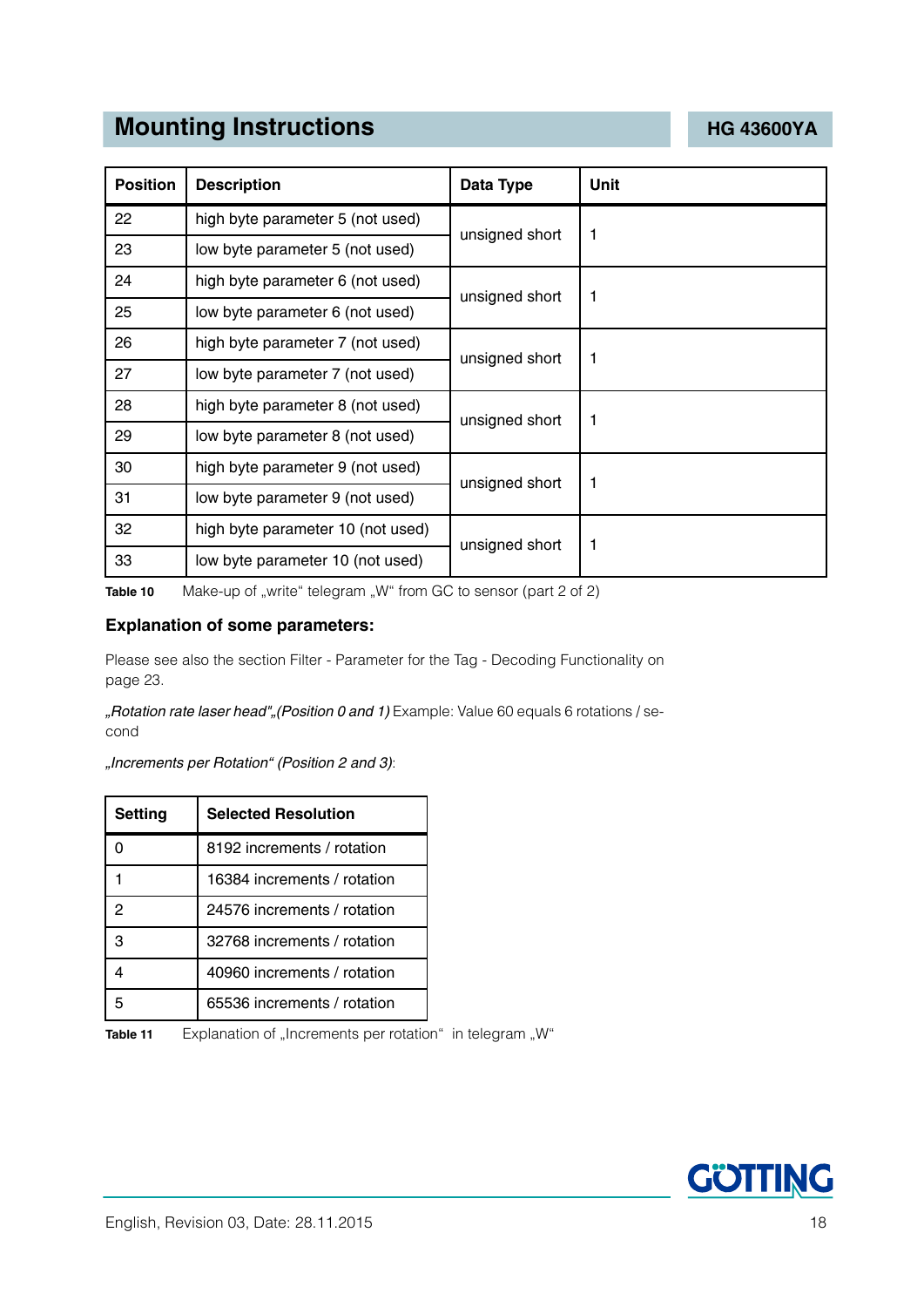*"Settings" (Position 4 and 5)*:

| <b>Bit</b>     | <b>Description</b>                                                                                  |
|----------------|-----------------------------------------------------------------------------------------------------|
| 0              | $1$ = enable heater activation (heater is switched on/off by inter-<br>nal thermostat)              |
| 1              | 1 = enable motor activation using serial interface (motor is<br>switched on/off using telegram "M") |
| $\overline{c}$ |                                                                                                     |
| 3              |                                                                                                     |
| $\overline{4}$ |                                                                                                     |
| 5              |                                                                                                     |
| 6              |                                                                                                     |
| $\overline{7}$ |                                                                                                     |
| 8              |                                                                                                     |
| 9              |                                                                                                     |
| 10             |                                                                                                     |
| 11             |                                                                                                     |
| 12             |                                                                                                     |
| 13             |                                                                                                     |
| 14             |                                                                                                     |
| 15             |                                                                                                     |

<span id="page-18-0"></span>**Table 12** Explanation of "Settings" (position 4 and 5) in telegram "W"

**-** Sensor -> GC: acknowledgment *results of attempt to update using new set of parameter*

Data:

| <b>Position</b> | <b>Description</b>                      | Data Type     | Unit |
|-----------------|-----------------------------------------|---------------|------|
|                 | answer - code (see Table 14 on page 20) | unsigned char |      |

<span id="page-18-1"></span>**Table 13** makeup of "write" telegram "W" from sensor to GC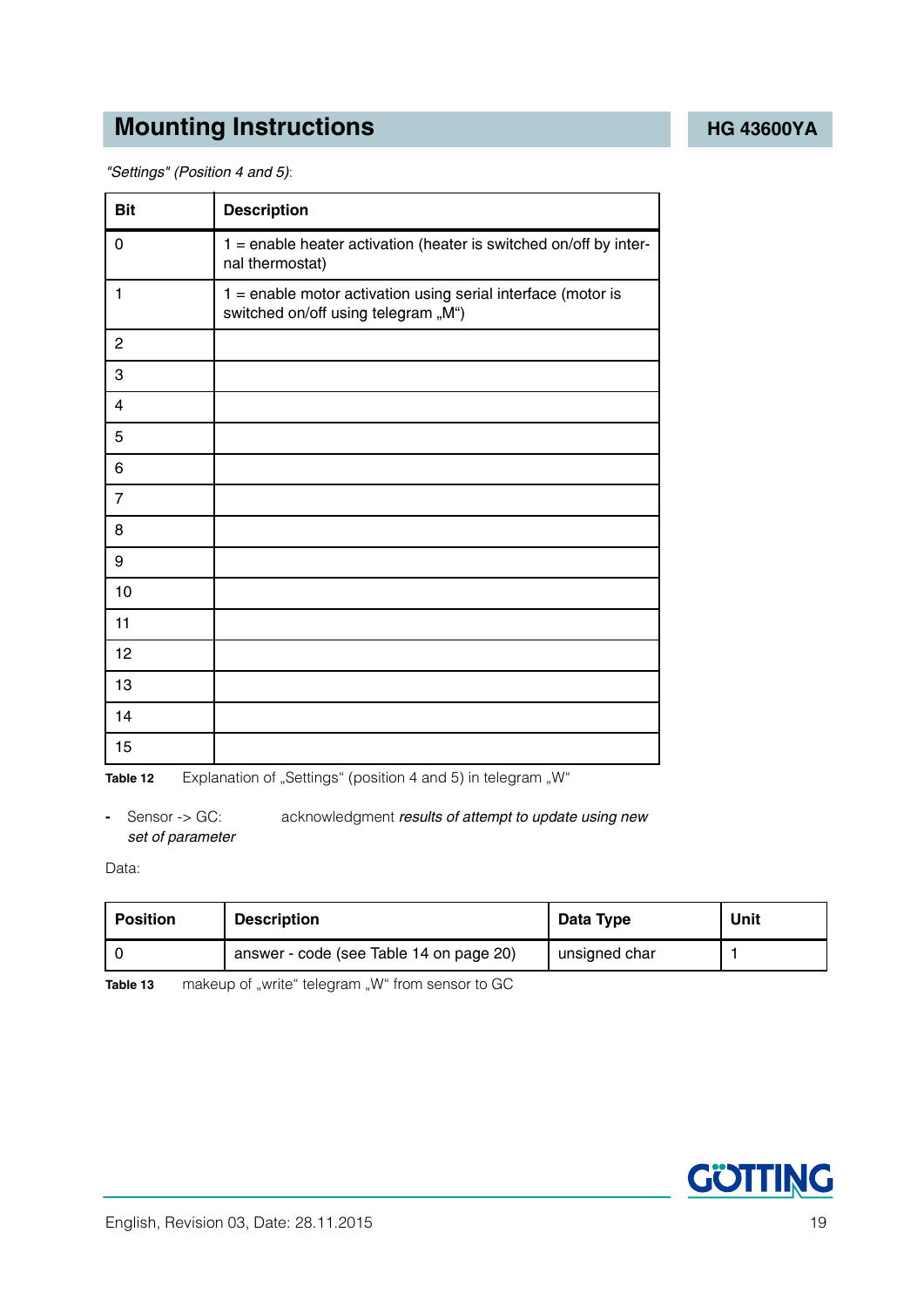Explanation of *answer-code* (Position 0):

| Code | <b>Description</b>                      |
|------|-----------------------------------------|
|      | error during updating                   |
| 0xFF | parameters correctly received and saved |

<span id="page-19-2"></span>**Table 14** Explanation of "Increments per rotation" in telegram "W"

#### <span id="page-19-0"></span>**2.6.2.2.6** "Read" - Telegram "R"

- **-** GC -> Sensor: Requesting current set of parameters, no data
- **-** Sensor -> GC: answering request by sending currently saved set of parameters to GC, data structure same as explained in chapter [2.6.2.2.5 "Write" - Telegram "W" on page 17](#page-16-0)

#### <span id="page-19-1"></span>**2.6.2.2.7 "Motor" - Telegram "M"**

**-** GC -> Sensor: command to switch motor on/off

Daten:

| <b>Position</b> | <b>Description</b>               | Data Type     | Unit |
|-----------------|----------------------------------|---------------|------|
|                 | command - code (see<br>Table 16) | unsigned char |      |

<span id="page-19-4"></span>Table 15 Make-up of "Motor" telegram "M"

Explanation of "command-code" (Position 0) in telegram "M" ([Table 15](#page-19-4)):

| Code | <b>Description</b> |
|------|--------------------|
|      | motor off          |
| 0xFF | motor on           |

<span id="page-19-3"></span>**Table 16** Explanation of "command - code" in telegram "M"

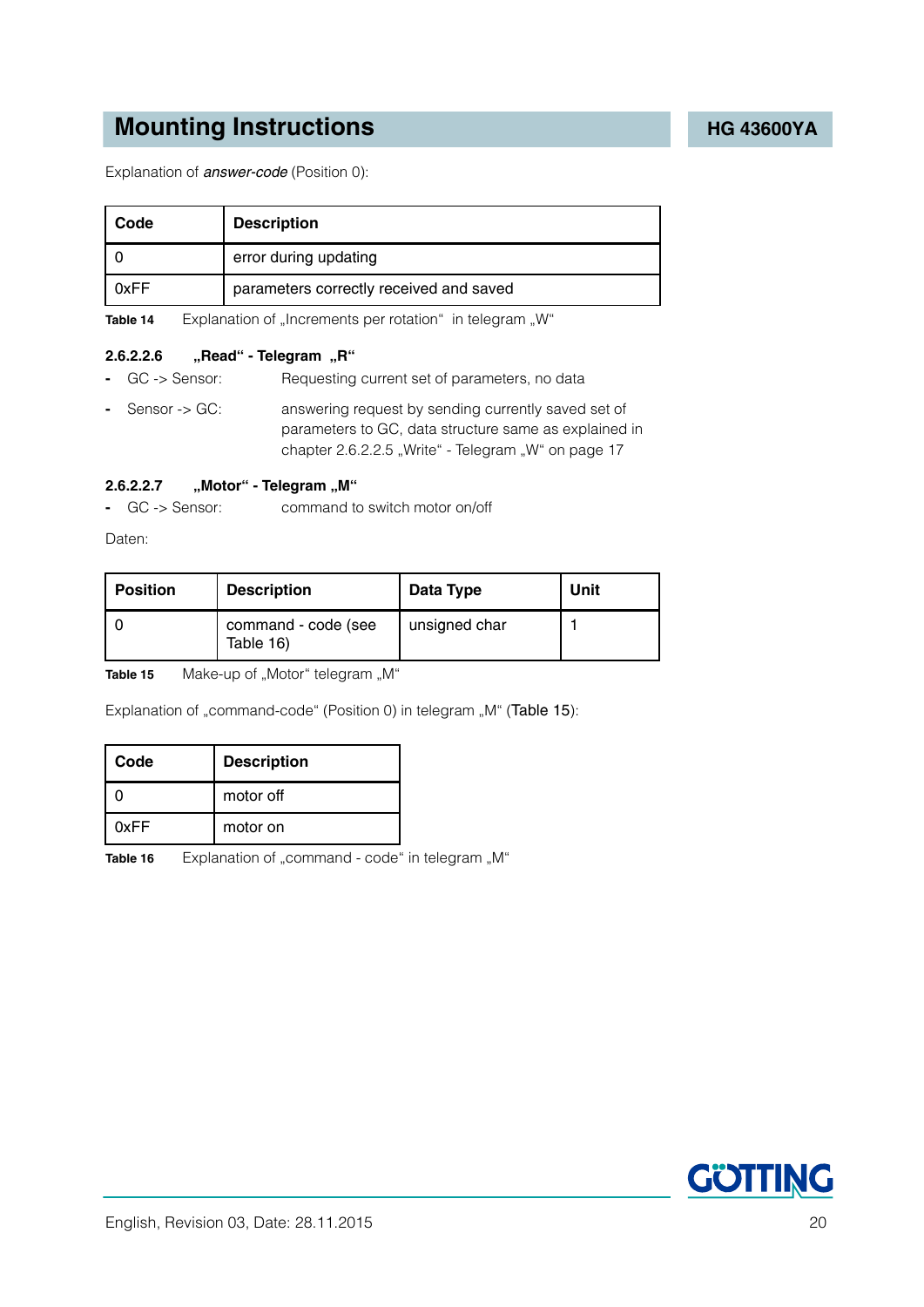#### <span id="page-20-0"></span>**2.6.3 Examples**

#### <span id="page-20-1"></span>**2.6.3.1 Example 1: Telegram "Index"**

| <b>Position</b> | Data (Hex) | <b>Explanation</b>            |
|-----------------|------------|-------------------------------|
|                 | 0x02       | <b>STX</b>                    |
|                 | 0x01       | length                        |
| 2               | 0x49       | telegram type "I" for "Index" |
| 3               | 0x49       | Check sum                     |
|                 | 0x03       | <b>ETX</b>                    |

<span id="page-20-3"></span>Table 17 Example 1: telegram "Index"

#### <span id="page-20-2"></span>**2.6.3.2** Example 2: Telegram "Tag of type 2"

**-** laser-angle at tag detection: 7996 (hex) = 31126 (decimal) increments

**-** tag width: 75 (hex) = 117 (decimal) increments

- **Position** | Daten (Hex) | Bedeutung 0 0x02 STX 1 0x05 length 2 0x32 belogram type "tag of type 2" (ASCII "2") 3 0x79 high byte laser angle at tag detection 4 0x96 low byte laser angle at tag detection 5 0x00 high byte width of tag 6 0x75 low byte width of tag 7 0xA8 check sum (see below) 8 | 0x03 | ETX
- <span id="page-20-4"></span>**Table 18** Example 2: telegram "Tag of type 2"

Explanation on calculation of the check - sum:

0x32 XOR 0x79 XOR 0x96 XOR 0x00 XOR 0x75 = 0xA8

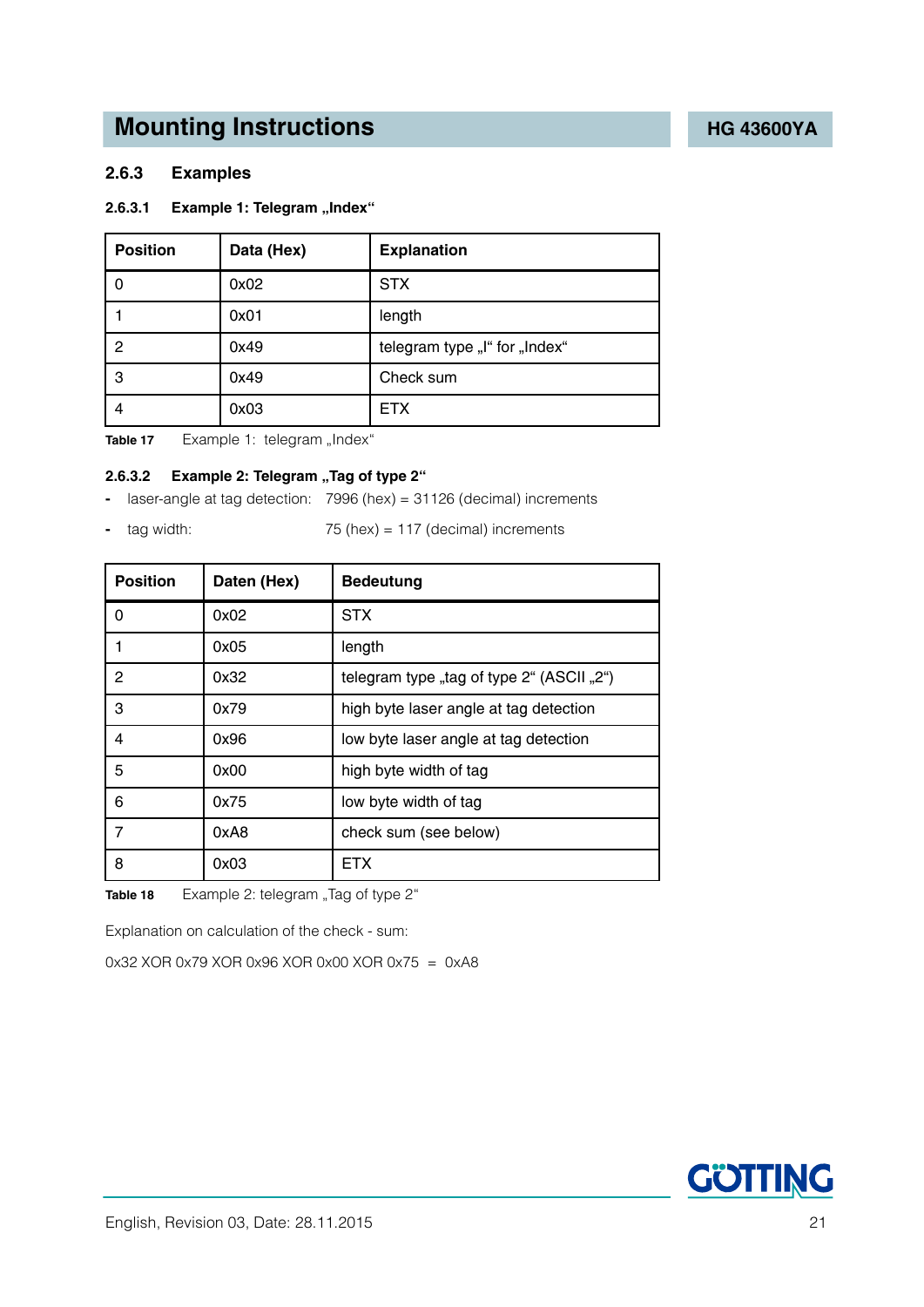## <span id="page-21-0"></span>**3 Software**

### <span id="page-21-4"></span><span id="page-21-2"></span><span id="page-21-1"></span>**3.1 LST Service programme**

This software is for diagnosis and paramterization of the Laser Scanner

#### **System requirements**

- Microsoft Windows version 95 and higher
- A free serial RS 232 interface



<span id="page-21-3"></span>**Figure 12** [LST Service programme](#page-21-1)

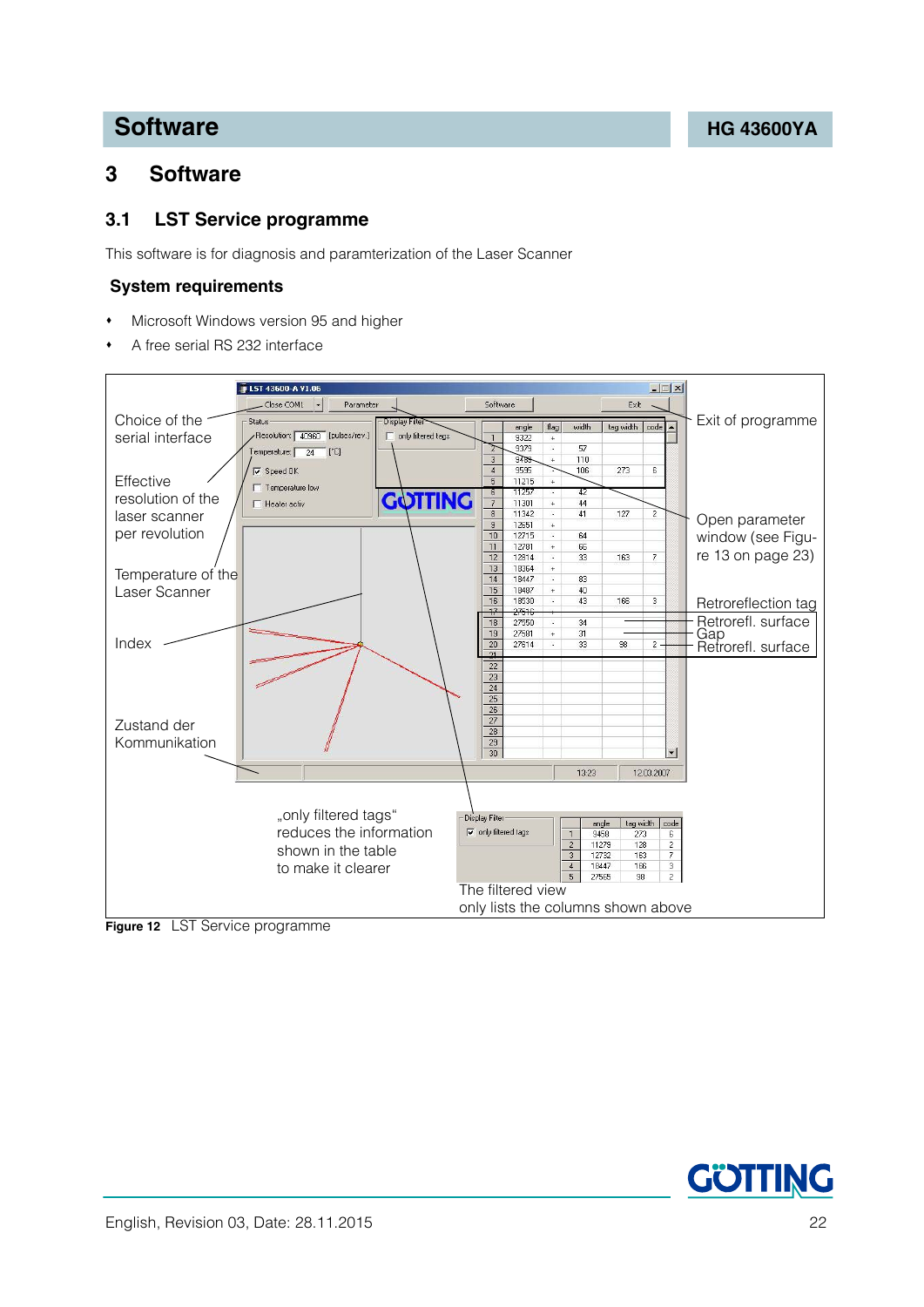

<span id="page-22-1"></span>

|  | <b>Figure 13</b> Parameterization of the Laser Scanner |  |  |  |
|--|--------------------------------------------------------|--|--|--|
|--|--------------------------------------------------------|--|--|--|

<span id="page-22-3"></span><span id="page-22-2"></span>

| Serial No.    | read only - preset by manufacturer                                                                                                                      |
|---------------|---------------------------------------------------------------------------------------------------------------------------------------------------------|
| Type          | hardware version of laser scanner                                                                                                                       |
| Index         | read only - device type index preset by manufacturer                                                                                                    |
| Version       | firmware version                                                                                                                                        |
| Resolution    | angular resolution of the laser scanner<br>possible settings are: 8192, 16384, 24576, 32768, 40960 and<br>65536 increments / rotation                   |
| Speed         | rotation speed of laser scanner head<br>possible values are: 6.0 to 18.0 rotations / second                                                             |
| baudrate      | transmission speed RS-232 at guidance computer interface<br>possible settings are 9600, 19200, 38400, 57600, 115200 bit /<br>second                     |
| Enable Heater | enable or disable heater operation (heater is controlled by ther-<br>mostat)                                                                            |
|               | control motor enable by software<br>enable or disable the possibility to switch the motor on/off using<br>the serial interface to the guidance computer |
|               |                                                                                                                                                         |

### <span id="page-22-0"></span>**Filter - Parameter for the Tag - Decoding Functionality**

difference between stripe and gap [absolute]

Maximum allowable difference between the width of the first retroreflective stripe of a tag and the gap between retroreflective stripes on that tag in absolute increments.

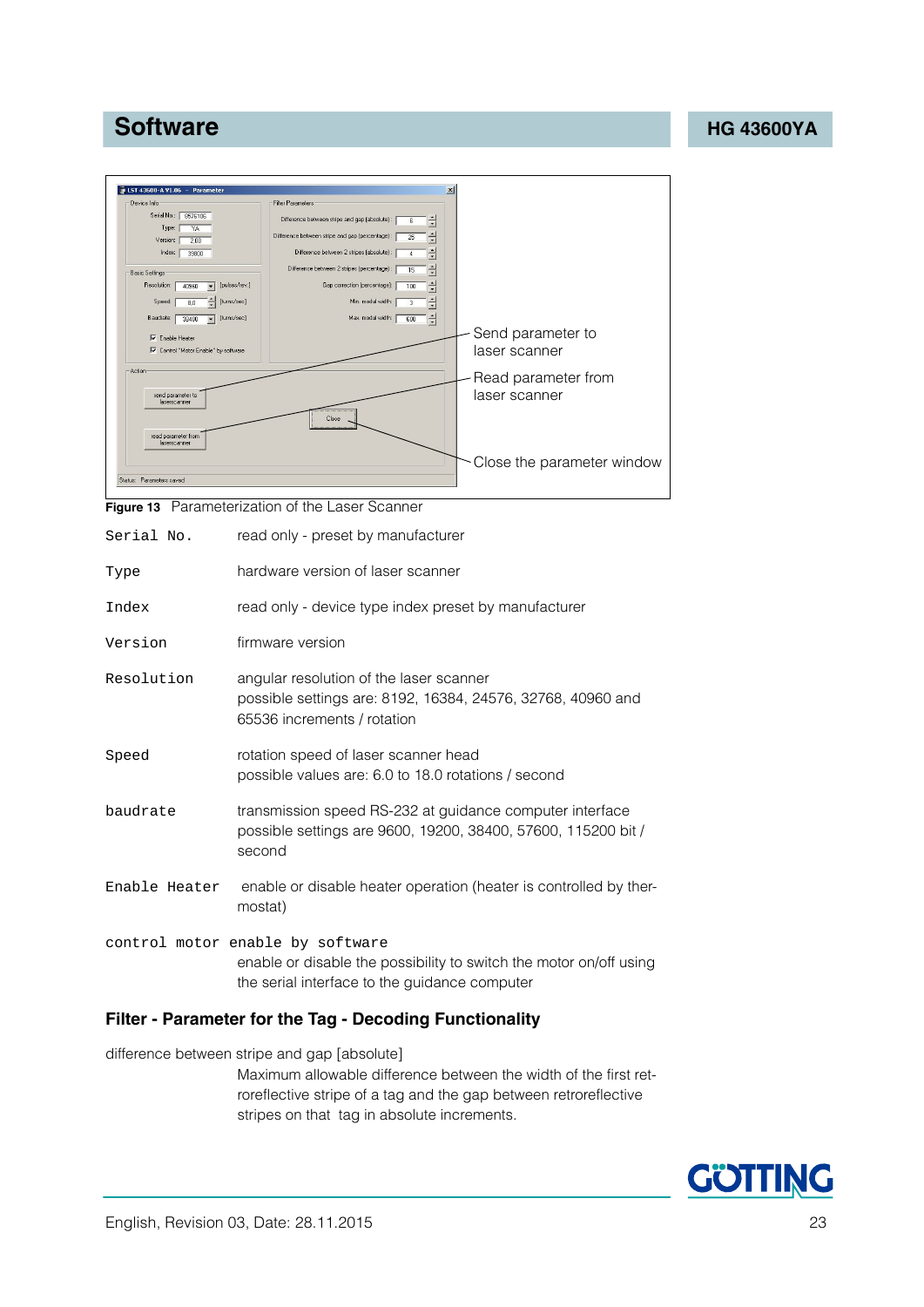|                             | difference between stripe and gap [percentage]<br>Maximum allowable difference between the width of the first ret-<br>roreflective stripe of a tag and the gap between retroreflective<br>stripes on that tag as a percentage. |
|-----------------------------|--------------------------------------------------------------------------------------------------------------------------------------------------------------------------------------------------------------------------------|
|                             | difference between 2 stripes [absolute]<br>Maximum allowable difference between the width of the first ret-<br>roreflective stripe and the second retroreflective stripe of one tag<br>in absolute increments.                 |
|                             | difference between 2 stripes [percentage]<br>Maximum allowable difference between the width of the first ret-<br>roreflective stripe and the second retroreflective stripe of one tag<br>as a percentage.                      |
| gap correction [percentage] | correction of the gap - width as a percentage.                                                                                                                                                                                 |
|                             | difference between 2 stripes [percentage]<br>Maximum allowable difference between the width of the first ret-<br>roreflective stripe and the second retroreflective stripe of one tag<br>as a percentage.                      |
|                             | min. module width minimum allowable width of an individual retroreflective stripe in<br>increments, so it will be included in further measurements / tag<br>decoding at all                                                    |
|                             | max. module width maximum allowable width of an individual retroreflective stripe in<br>increments, so it will be included in further measurements / tag<br>decoding at all                                                    |

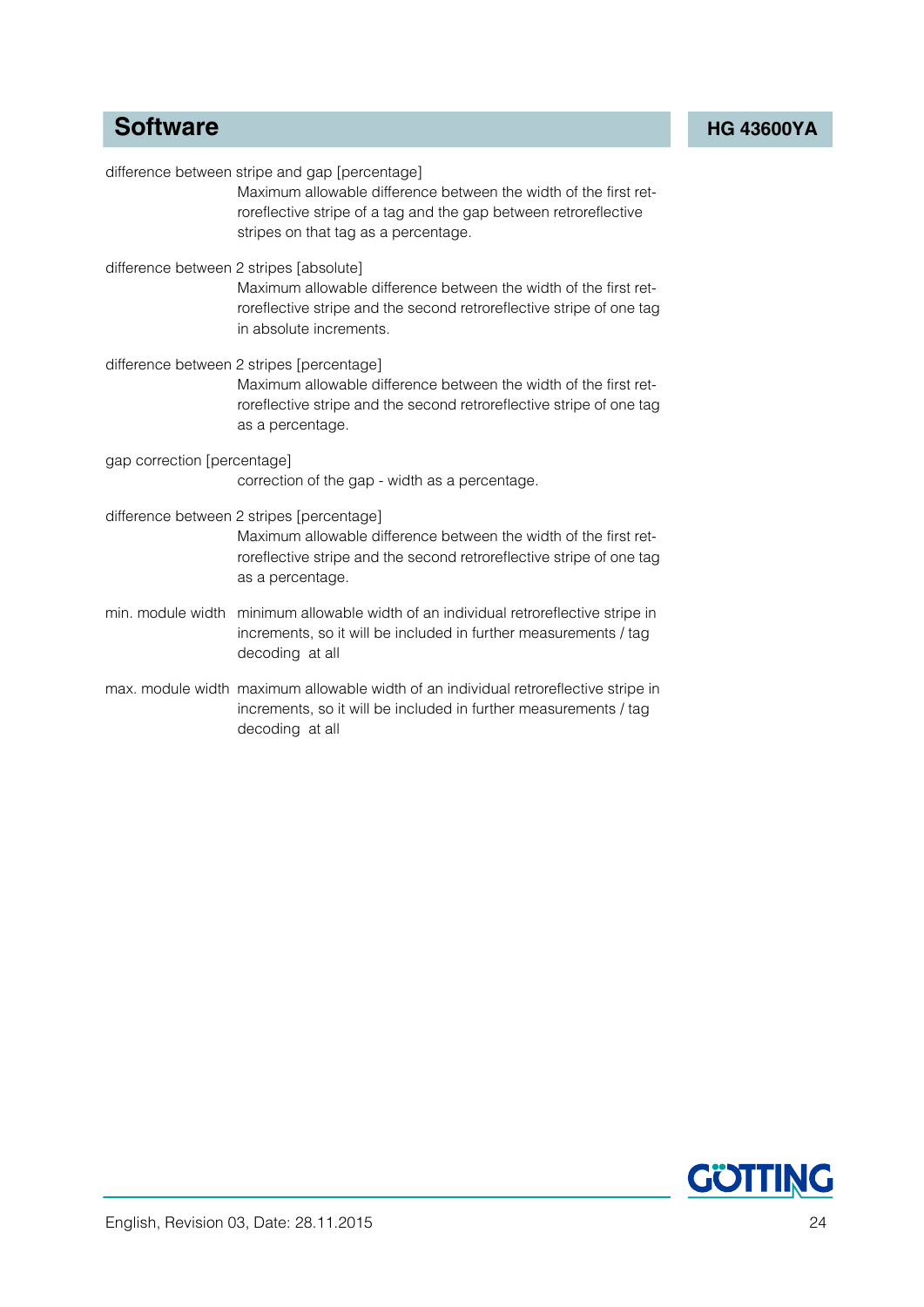### <span id="page-24-3"></span><span id="page-24-0"></span>**3.2 Software Update**



<span id="page-24-1"></span>**Figure 14** Software update step 1



<span id="page-24-2"></span>**Figure 15** Software update step 2

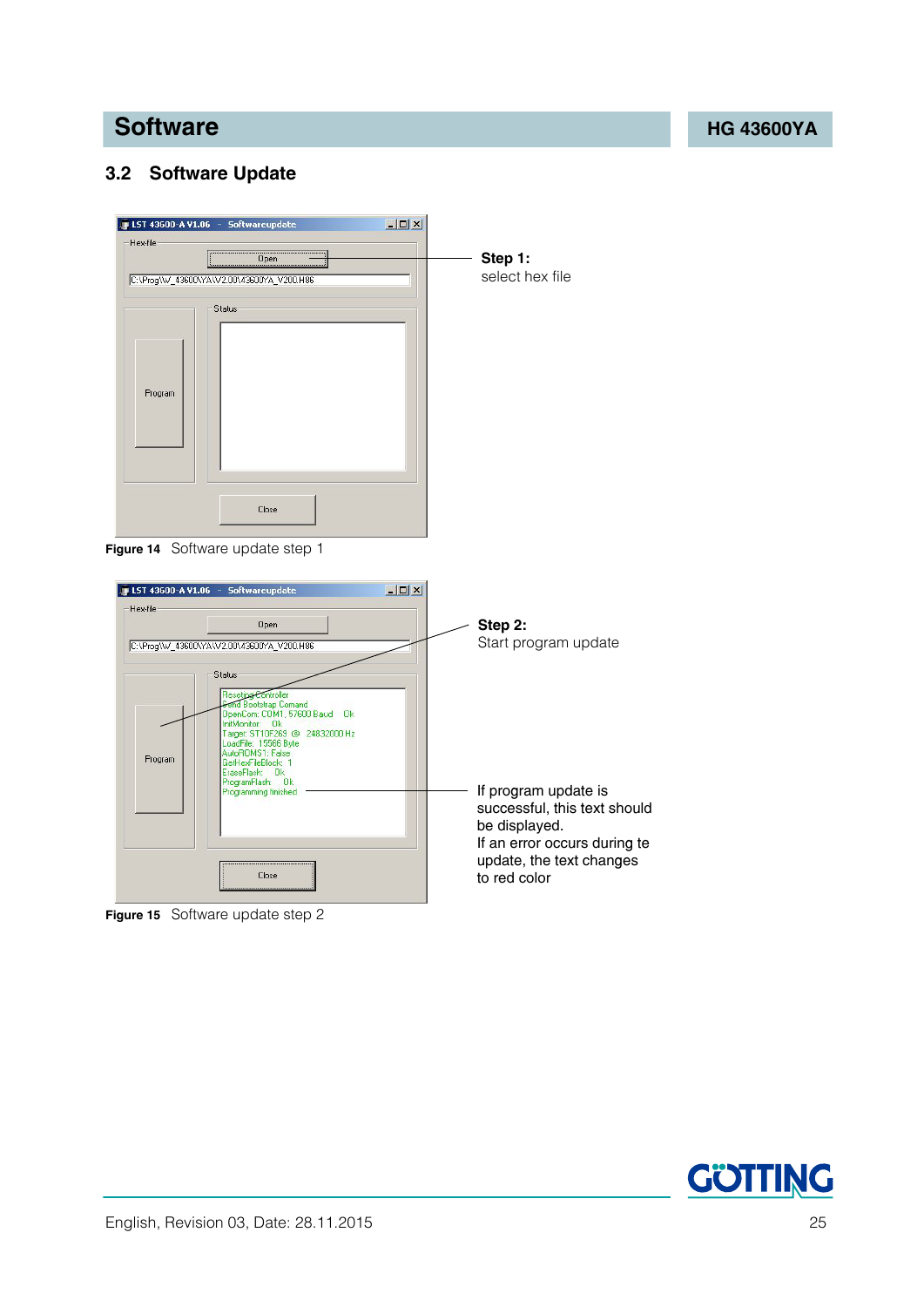## **Technical Data [HG 43600YA](#page-0-1)**

## <span id="page-25-0"></span>**4 Technical Data**

| <b>Technical Data</b>                           |                                                                                                                                                                                           |  |  |  |
|-------------------------------------------------|-------------------------------------------------------------------------------------------------------------------------------------------------------------------------------------------|--|--|--|
| <b>Current Supply Sensor</b>                    | $+18$ to $+30$ VDC<br>Current consumption:<br>typ. 240 mA<br>at 24 Volt and 6 revolutions / sec.<br>typ. 550 mA<br>at 24 Volt and 18 revolutions / sec.                                   |  |  |  |
| <b>Current Supply Heating</b>                   | $+18$ to $+30$ VDC<br>Current consumption: typ. 1,2 A at 24 Volt                                                                                                                          |  |  |  |
| Outputs: INDEX, MARKE,<br>track A, track B, IRQ | Output voltage: +24 Volt<br>Output current: max. 50 mA per output                                                                                                                         |  |  |  |
| Service interface                               | <b>RS 232</b>                                                                                                                                                                             |  |  |  |
| <b>Environmental conditions</b>                 | Temperature:<br>+10 to +50 $\mathrm{^{\circ}C}$ without heating<br>-25 to +50 $\,^{\circ}$ C with heating<br>max. 80 % air humidity, not condensing                                       |  |  |  |
| Type of protection                              | IP 67                                                                                                                                                                                     |  |  |  |
| Laser power                                     | 1 mW, not dangerous for the eyes,<br>Laser class 1 (at a distance of less than 300 mm<br>to the laser scanner laser class 1M will be<br>applied),<br>automatical switch-off at standstill |  |  |  |
| Read area                                       | 1 to 30 meters                                                                                                                                                                            |  |  |  |
| Reading rate                                    | 6 to 18 measurements per second (programma-<br>ble)                                                                                                                                       |  |  |  |
| Intercept range                                 | $360^\circ$                                                                                                                                                                               |  |  |  |
| Angular resolution                              | 8192, 16384, 24576, 32768, 40960 or 65536<br>increments per revolution (programmable)                                                                                                     |  |  |  |
| Ambient light                                   | < 10000 Lux                                                                                                                                                                               |  |  |  |
| <b>Dimensions</b>                               | $\varnothing$ 153 mm<br>height 150 mm<br>÷                                                                                                                                                |  |  |  |
| Weight                                          | $2.3$ kg                                                                                                                                                                                  |  |  |  |

<span id="page-25-2"></span><span id="page-25-1"></span>**Table 19** [Technical Data](#page-25-0) of the Laser Scanner

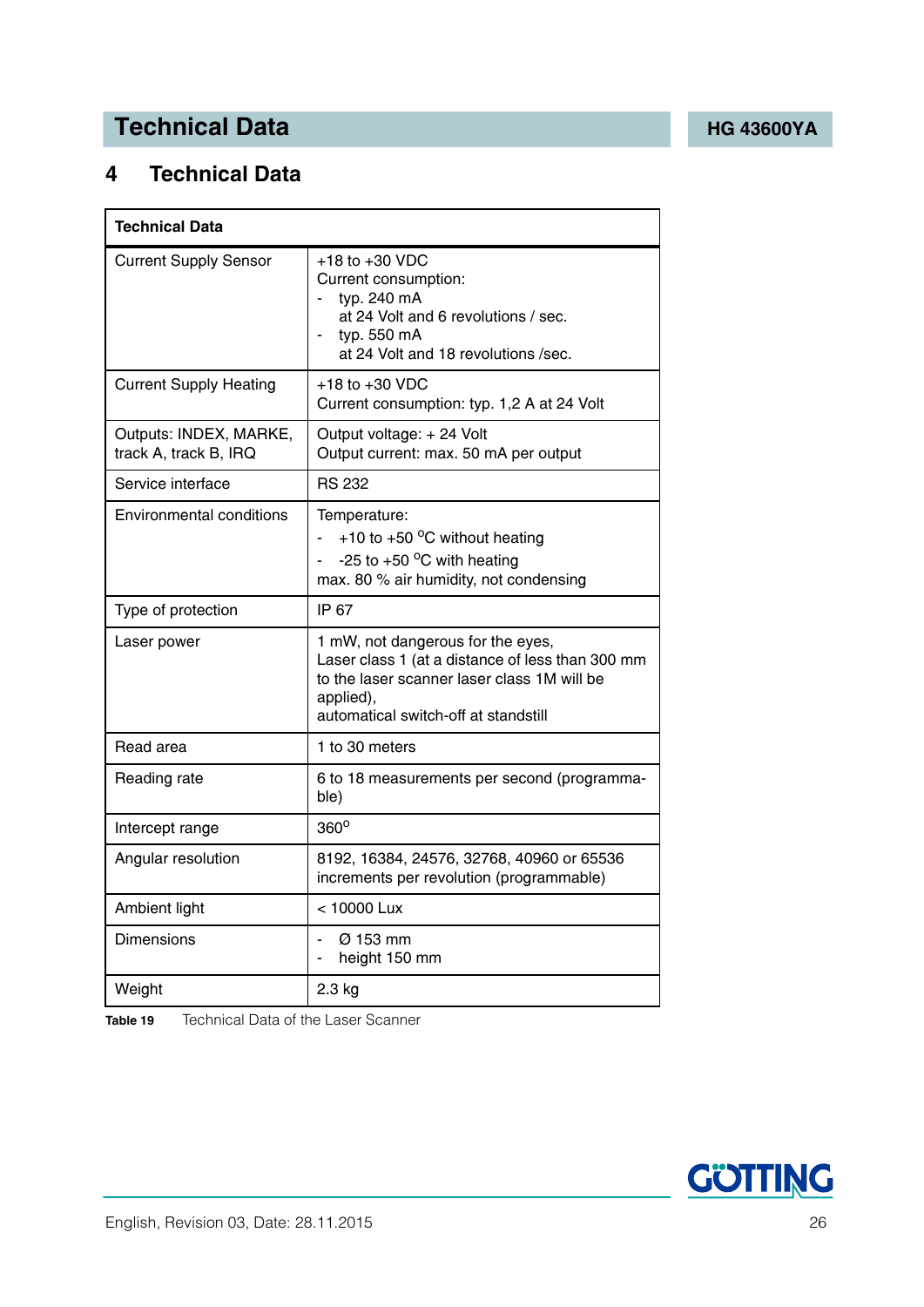## List of Figures **[HG 43600YA](#page-0-1)**

## <span id="page-26-0"></span>**5 List of Figures**

| Figure 1  |                                                                                                                                            |
|-----------|--------------------------------------------------------------------------------------------------------------------------------------------|
| Figure 2  |                                                                                                                                            |
| Figure 3  |                                                                                                                                            |
| Figure 4  |                                                                                                                                            |
| Figure 5  |                                                                                                                                            |
| Figure 6  | Levelling the Laser Scanner using the M5 screws 8                                                                                          |
| Figure 7  | Levelling mark including indication of the set height (for setup)  9                                                                       |
| Figure 8  | Comparison of three possible levels of the laser beam during levelling                                                                     |
| Figure 9  | Time diagram 1: Logical levels of the output signals INDEX, MARKE,<br>NULL and IRQ for two groups of reflecting marks during one full turn |
| Figure 10 | Time diagram 2: Position of the track pulses / position of the INDEX pul-                                                                  |
|           |                                                                                                                                            |
|           |                                                                                                                                            |
|           |                                                                                                                                            |
|           |                                                                                                                                            |
|           |                                                                                                                                            |

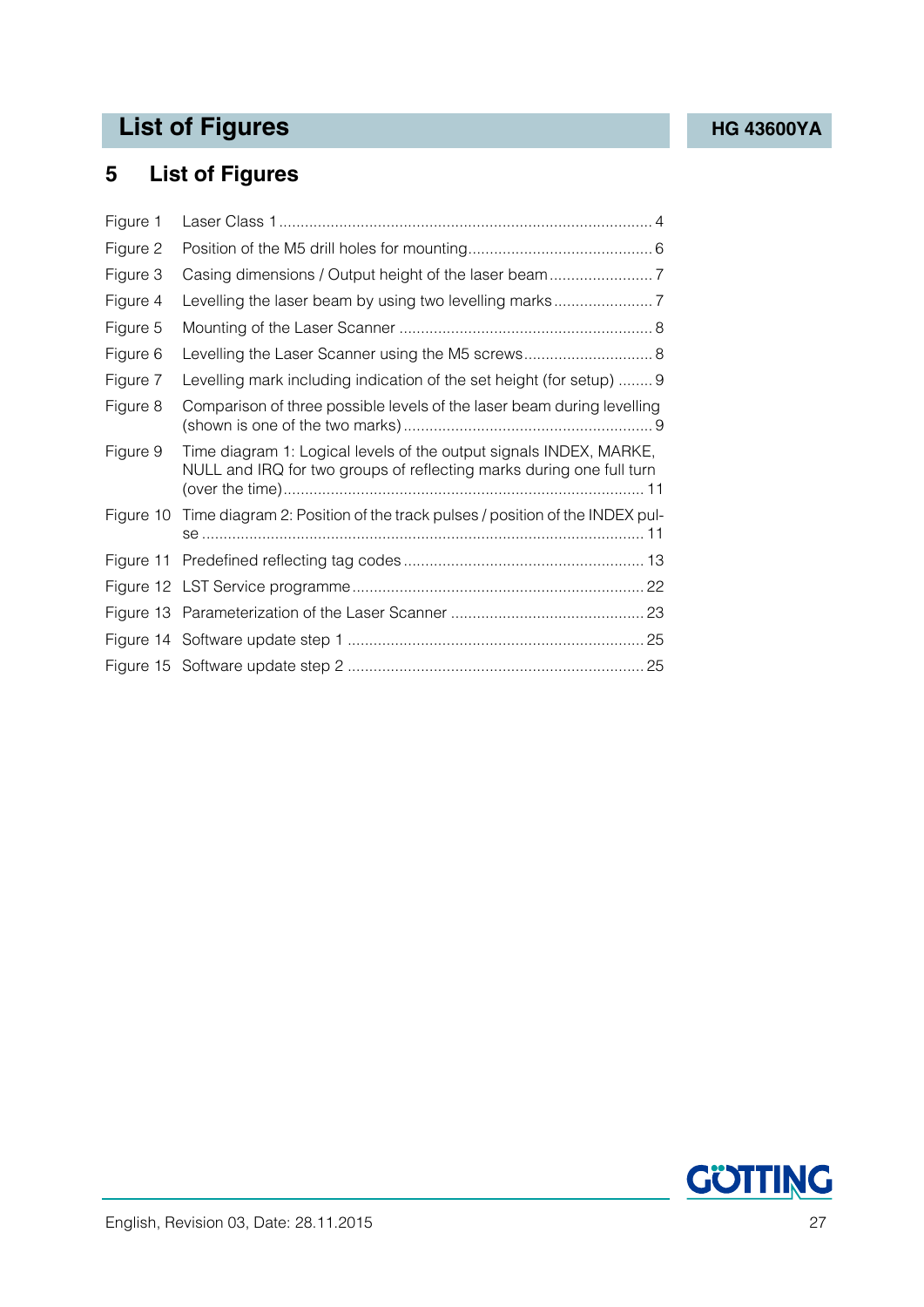## **List of Tables [HG 43600YA](#page-0-1)**

## <span id="page-27-0"></span>**6 List of Tables**

| Table 1  |                                                                  |  |
|----------|------------------------------------------------------------------|--|
| Table 2  |                                                                  |  |
| Table 3  |                                                                  |  |
| Table 4  | Structure of the "Content" - part of the telegram  14            |  |
| Table 5  |                                                                  |  |
| Table 6  |                                                                  |  |
| Table 7  |                                                                  |  |
| Table 8  |                                                                  |  |
| Table 9  | Explanation of possible status messages in telegram "S" 16       |  |
| Table 10 | Make-up of "write" telegram "W" from GC to sensor  17            |  |
| Table 11 | Explanation of "Increments per rotation" in telegram "W"  18     |  |
| Table 12 | Explanation of "Settings" (position 4 and 5) in telegram "W"  19 |  |
| Table 13 |                                                                  |  |
| Table 14 | Explanation of "Increments per rotation" in telegram "W"  20     |  |
| Table 15 |                                                                  |  |
| Table 16 |                                                                  |  |
| Table 17 |                                                                  |  |
| Table 18 |                                                                  |  |
| Table 19 |                                                                  |  |

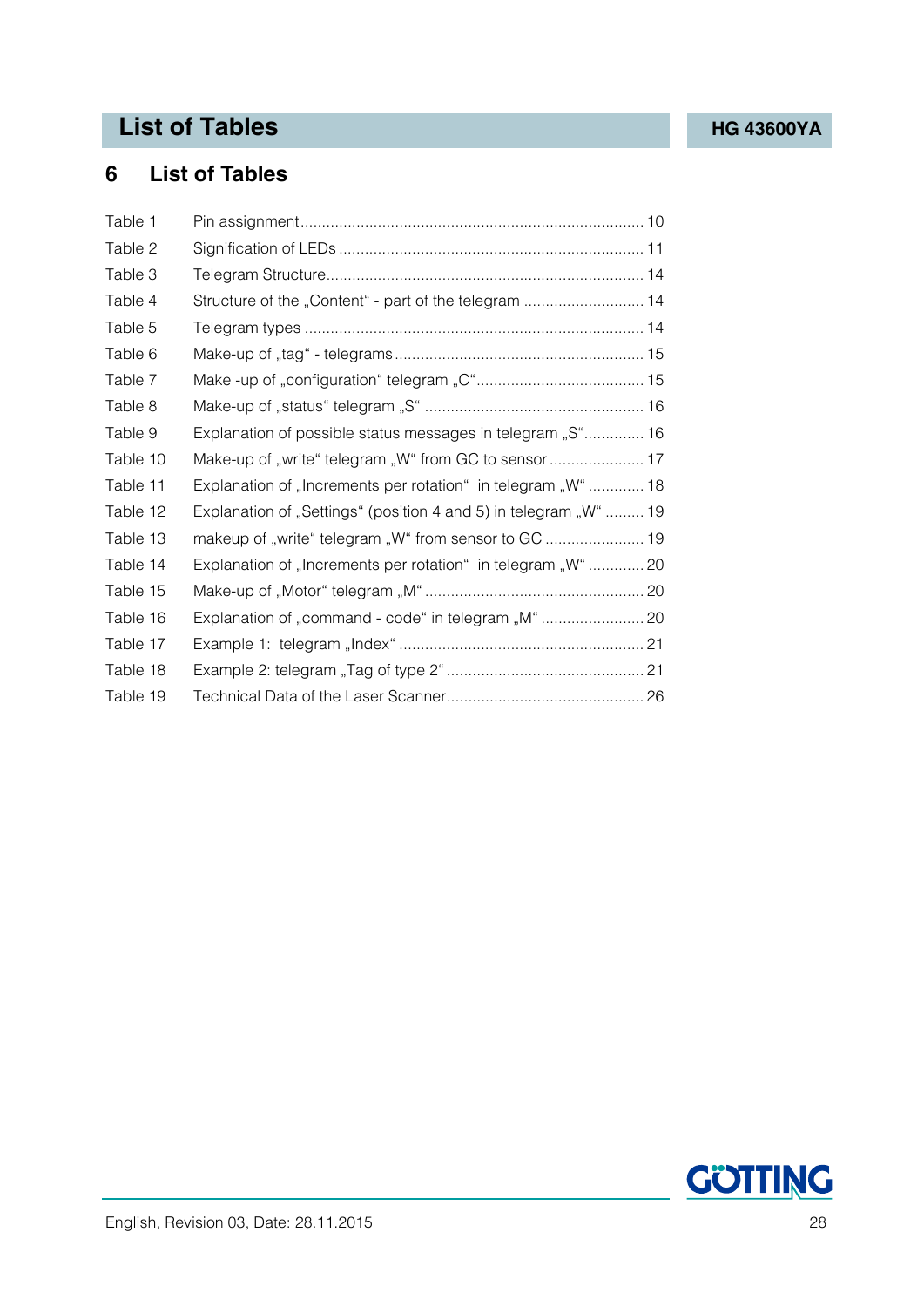## <span id="page-28-0"></span>**7 Index**

### A

accuracy of the position [4](#page-3-5)

## C

Company names [31](#page-30-4) Copyright [31](#page-30-5)

## E

Exclusion of Liability [31](#page-30-6)

## G

guiding vehicles [4](#page-3-6)

### I

Index pulse [9](#page-8-4)

## L

laser output height [7](#page-6-4) screen [4](#page-3-7) undisturbed operation [4](#page-3-8) laser class 1 [4](#page-3-9) LEDs [11](#page-10-5) levelling [7](#page-6-5) LST [22](#page-21-4)

### M

Mounting [6](#page-5-3) mounting drill holls [6](#page-5-4)

## P

pin assignment [9](#page-8-5) Positioniergenauigkeit [5](#page-4-1)

## R

reflecting marks [7](#page-6-6) Reflexmarken Material [12](#page-11-2) Resolution [23](#page-22-2) rotational speed [23](#page-22-3)

## S

service programme [22](#page-21-2) signals [11](#page-10-6) software update [25](#page-24-3)

## T

technical data [26](#page-25-2) Track A [9](#page-8-6) Track B [9](#page-8-7) trade marks [31](#page-30-7)

## **Index [HG 43600YA](#page-0-1)**

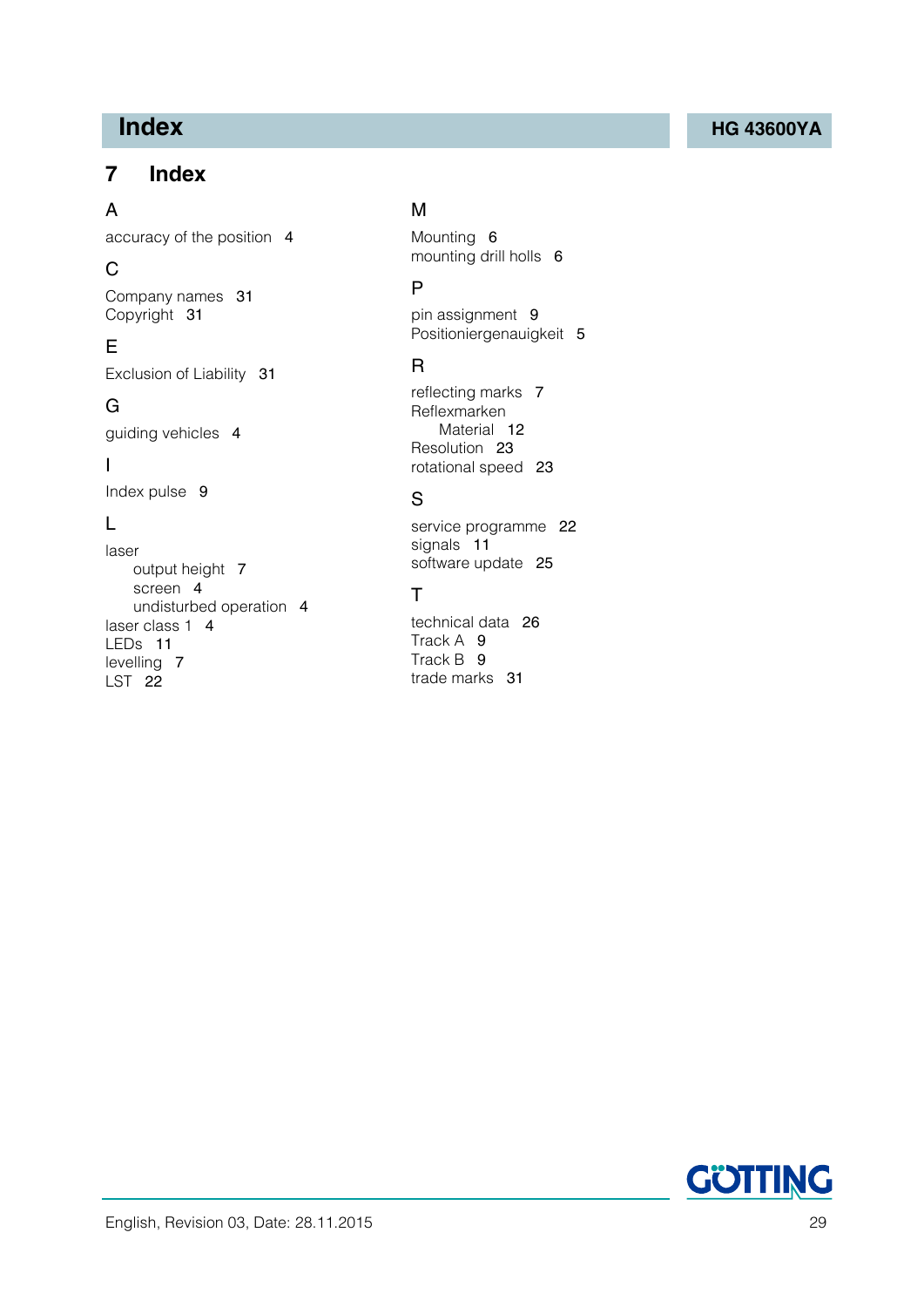## **Handbook Specifications Handbook Specifications**

## <span id="page-29-0"></span>**8 Handbook Specifications**

At the time this manual was printed, the following symbols and marks were used in all Götting KG documentations:

 For security advices, the following symbols stand for different degrees of danger and importance:

#### **NOTE!**

#### **ATTENTION!**

#### **WARNING!**

Further information or advices are indicated as follows:

#### **TIP!**

- Program texts and variables are indicated through the use of the Script Courier.
- Whenever the pressing of letter keys is required for program entries, the required **Letter K**eys are indicated as such (for any programs of Götting KG small and capital letters are equally valid).
- Sections, drawings and tables are subsequential numbers throughout the complete document. In addition, each documents includes a list of contents showing the page numbers following the front. If a document exceeds 10 pages, it also has a drawings list and a list of tables on the last few pages. If required, in case a document is correspondingly long and complex, a index is added in the back.
- Each document shows a small table including meta information, such as deveopler, author, revision and date of issue, on the front page. The information regarding revision and date of issue are also included in the bottom line on each page of the document. This way it is possible to clear identify the source document for each bit of information.
- Online version (PDF) and printed handbook are always generated from the same source. Due to the consequent use of Adobe FrameMaker for these documentations, it is possible to use the cross hints and content entries (including page numbers of the index) of the PDF file for automatical transfer to the corresponding content.